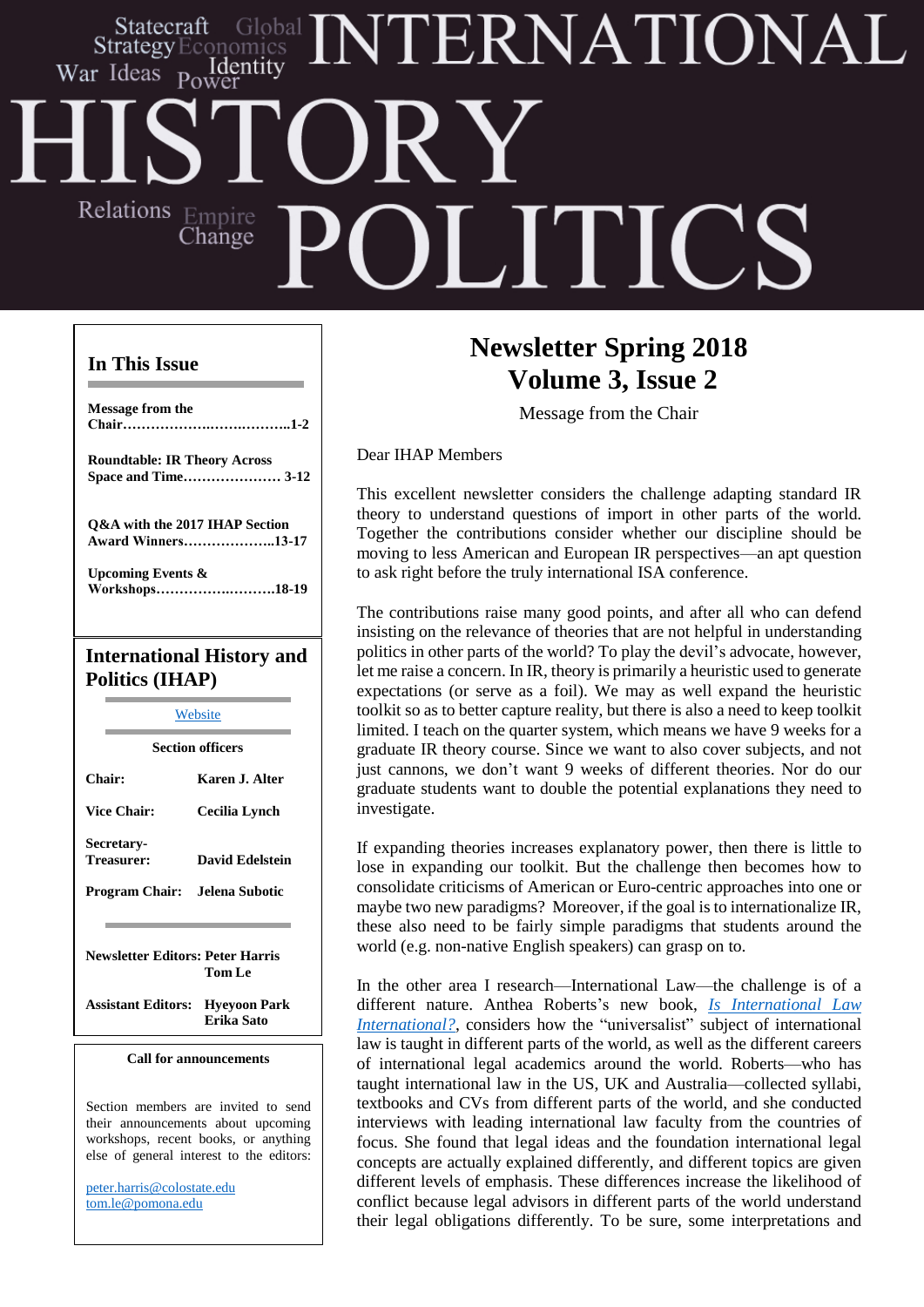teachings may be self-serving. One might expect, for example, that Chinese scholars are taught an international law that validates China's claim to the South China Seas, and invalidates the [arbitral](https://www.asil.org/insights/volume/20/issue/17/south-china-sea-arbitration) ruling that says otherwise. Yet, Roberts study suggests that an entire profession inside of China—lawyers, judges and academics—can come to see international law very differently from their European and American counterparts. The resentment which might then arise when lawyers "explain" to each other why the other's argument is wrong will not help to alleviate differences. The China situation is only somewhat different than what Lauri Mäilksoo describes when he considers Russia's arguments about the "illegal" sanctions being applied in light of its [annexation](https://blog.oup.com/2017/09/russia-sanctions-international-law/) of the [Crimea.](https://blog.oup.com/2017/09/russia-sanctions-international-law/) In short, there may not be any common set of "legal facts" or transnationally shared legal understandings.

If IR theory were understood differently in different parts of the world, the result may not be conflict. Rather, we may find that scholars from outside of the US and European orbit might have a difficult time publishing in the field's top journals, because reviewers may believe that non-Western scholars simply misunderstand IR theory. This raises the question of whether IR needs a book that asks *Is International Relations Theory International?* Or, maybe we don't need new paradigms as much as we need a map to what realism, constructivism, liberalism, practice theory etc. look like to scholars in different parts of the world?

This newsletter also contains thoughtful interviews with the winners of our section's book and article prizes. The authors are asked to offer tips to young scholars, to explain how they work historical insights and approaches into their work, and how their historically oriented work differs from that of historians.

Thanks to Peter and Tom for another excellent newsletter. I should note that this newsletter is a little less international than they had hoped; the lecturer strike in the UK has affected its content.

Happy Spring to all. One last thing—if you are interested in becoming more active in IHAP, we will be looking for new members of our executive committee. Please let me know if you are interested.

Karen J. Alter Professor of Political Science and Law, Northwestern University

**Board Members:**

Jeff Colgan (Brown University) Fiona Adamson (SOAS, University of London) Bridgett Coggins (University of California, Santa Barbara) Tanisha Fazal (University of Notre Dame) Stacie Goddard (Wellesley College) Miles Kahler (American University)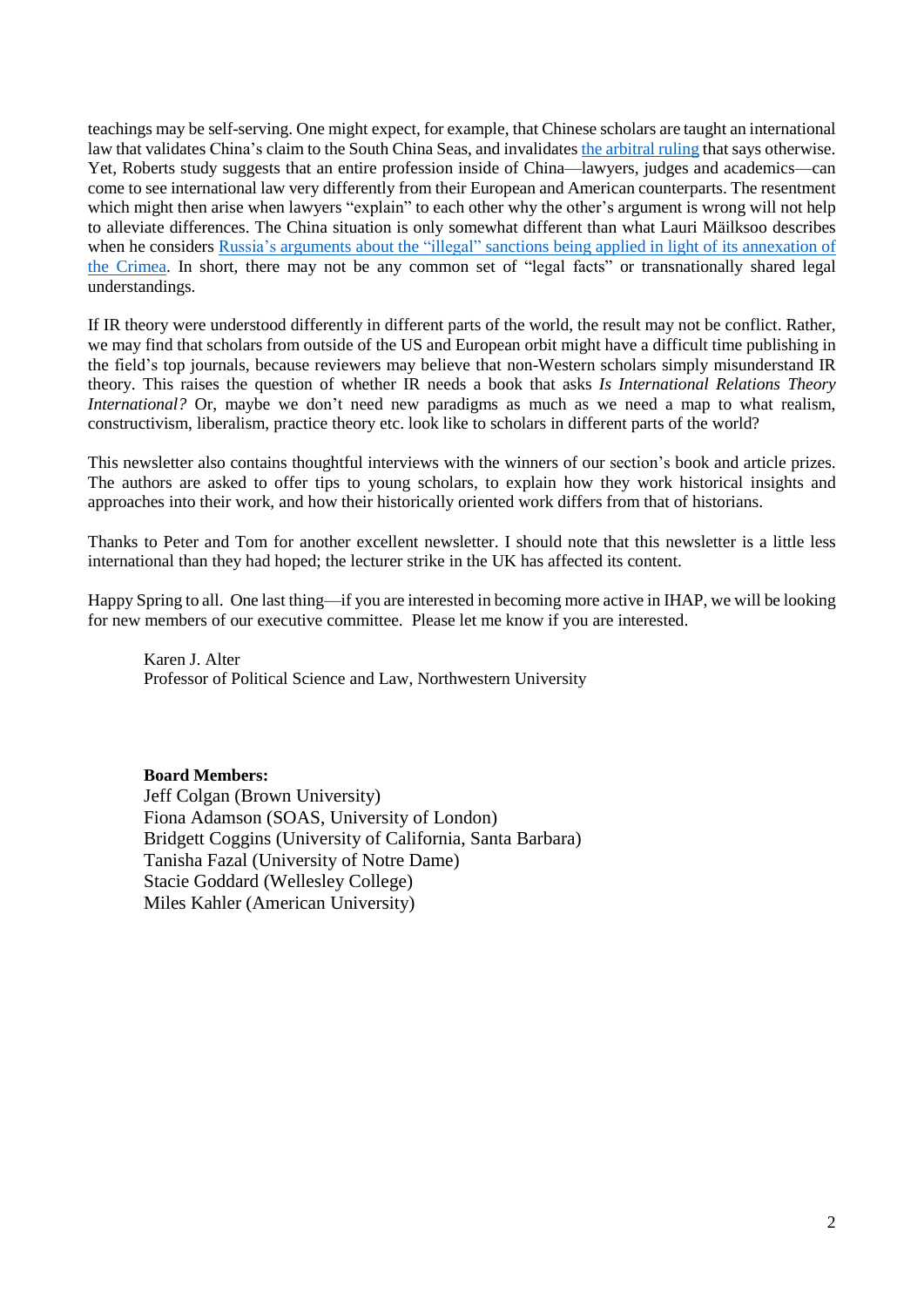# **Roundtable IR Theory across Space and Time**

## **Introduction: IR Theory across Space and Time**

*By Peter Harris, Colorado State University, Tom Le, Pomona College, Hyeyoon Park, Colorado State University, and Erika Sato, Pomona College*

There is some irony in the fact that International Relations—the only academic discipline devoted in its entirety to the study of global interactions—should be so narrowly constituted in terms of its geography. Overwhelmingly, the ranks of IR scholars are drawn from white-majority Anglophone countries, with voices from the Global South being underrepresented in the discipline's prominent journals as well as in most conventional accounts of its intellectual history.

One consequence of IR's heavy skew in favor of white Anglophone authors is that the field has tended to rely on empirical evidence derived from the international histories of Europe and, to a somewhat lesser extent, North America when building and testing its vast corpus of analytical concepts and explanatory theories. In this roundtable, four contributors discuss whether this traditional empirical focus on the North Atlantic region has saddled the discipline of IR with a set of theoretical paradigms that are pathologically limited in their usefulness. What are the challenges and opportunities that arise when scholars generate a theory of international politics with reference to one region or time period and then to apply that theory to other regions or eras? Can IR theories be truly generalizable, or is their scope always bound by space and time? What are the general implications of "Eurocentrism" for IR scholarship?

Kick-starting the discussion, Pinar Bilgin ("Why Globalise International Relations?") suggests that, indeed, IR theory suffers from a marked Eurocentric bias. Bilgin explains that, inside the Western core of IR, the project of "globalizing" IR is often portrayed as the antidote to this problem of Eurocentrism. From this view, IR would be "fixed" if it could incorporate the theoretical innovations of scholars from a greater variety of cultures and countries. But Bilgin contends that globalizing IR will take more than just pluralism: it will also require scholars of IR to examine how the existing canon of IR-theoretical knowledge has already been influenced by non-Western voices, often in highly significant yet overlooked or (willfully) forgotten ways.

Next, May Darwich ("Analytical Eclecticism: Appraising the Study of Middle East International Relations") examines the capacity of IR theories for shedding light on the contemporary international politics of the Middle East. Drawing on Rudra Sil and Peter Katzenstein's work on "analytical eclecticism" in International Relations, Darwich contends that an eclectic approach to studying the Middle East can help push scholars in the direction of more problemdriven (instead of paradigm-driven) research. At the same time, she argues, "eclecticism as an emerging IR approach can benefit from the richness and complexity of cases in the Middle East to develop further connections and links among different theoretical traditions."

Graham Odell ("Mechanisms, Episodes and IR Theory") provides a direct answer to the question of whether IR theories can profitably be applied to empirical cases that span space and time. His injunction is for scholars to use theories as tools to explain discrete "mechanisms" and "episodes" rather than aggregated historical processes. While politics across space and time might vary considerably, Odell acknowledges, scholars need not entirely forsake the goal of producing generalizable knowledge about what drives political interactions.

Finally, David Kang ("The Challenge of East Asia for International Relations Theories") offers a focused analysis of one Western-generated IR theory (powertransition theory) and its applicability to one non-Western region (East Asia). Overall, Kang cautions that power-transition theory makes little sense when applied to historical East Asia. Different types of political regimes and, crucially, East Asia's distinct international-systemic context meant that the region simply experienced the rise and fall of great powers in a way unlike Europe. "Perhaps more of our theories are more specific and contingent than is commonly believed," Kang concludes, meaning that "carefully identifying those scope and boundary conditions will be critical moving forward."

In many ways, International Relations as a discipline is undergoing an experience that parallels events in the real world: just as "globalization" as a project of social, political, and economic homogenization is being met with local resistance around the world, so too is the idea of a "one-size-fits-all" International Relations coming under increasing strain. Old truisms about the veracity and universal applicability of traditional IR theories no longer seem secure. And even if the response need not be anything as extreme as the fragmentation of IR into multiple country- or region-specific IRs, careful reflection about local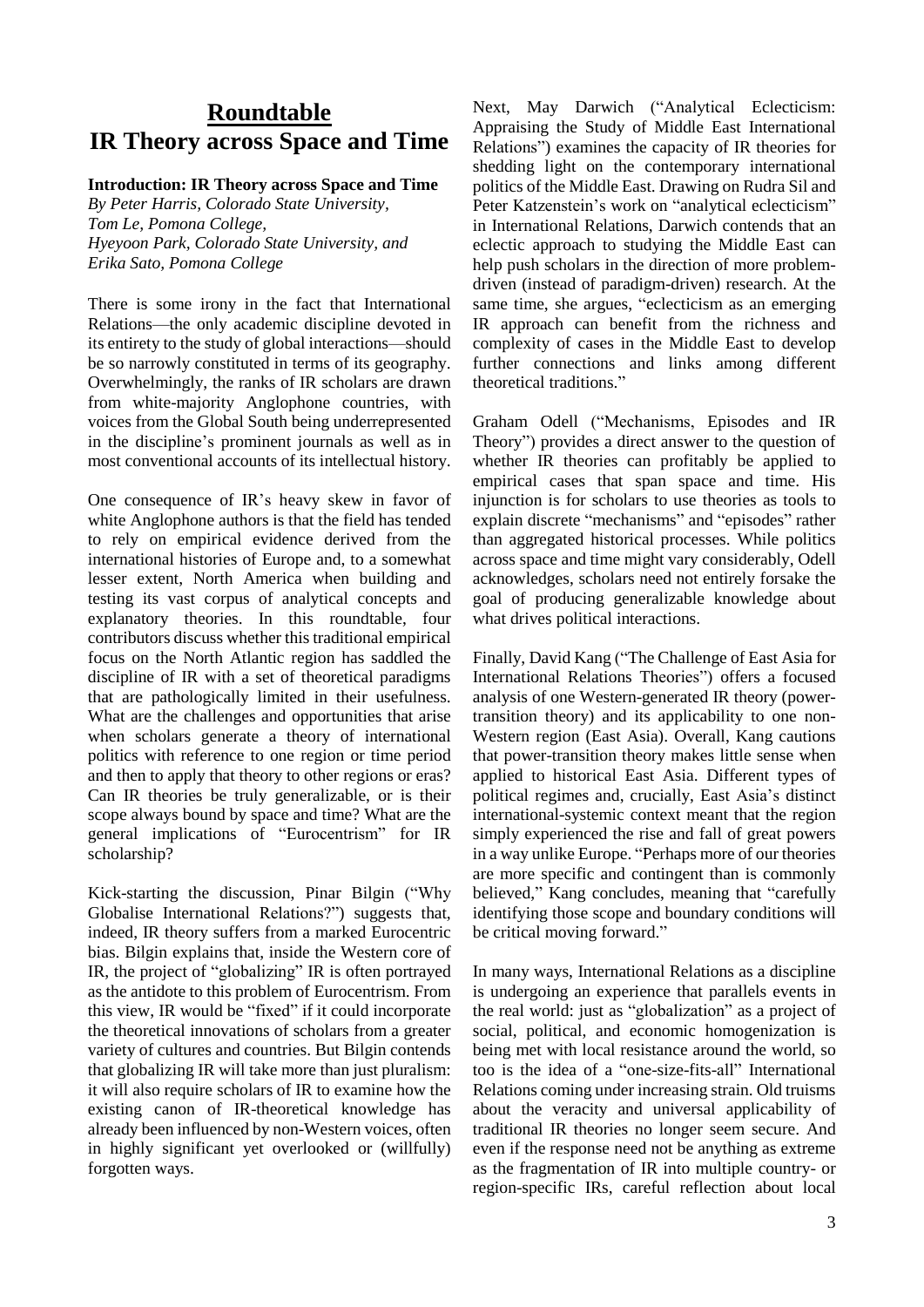circumstances, knowledge, and historical geographies is likely to reveal that IR still has a lot to incorporate. The discipline will be the better for it.

#### **Why Globalise International Relations?**

*By Pinar Bilgin, Bilkent University*

Is not the study of international relations (IR) already global? After all, academic departments at universities around the world are devoted to the study of world politics; annual meetings of the International Studies Association consistently attract 5000 or more researchers from all around the globe; and regional IR conferences convene regularly in myriad locales. In terms of its reach, International Relations as an academic discipline is already global.

Over the years, sociological analyses have shown that IR is studied differently in different parts of the world. Yet, the point of globalising International Relations is *not only* to inquire into the different ways that world politics is studied and understood in the global South; *but also* to interrogate critically the way IR is studied inside the global North. While IR as a field of study may be global in terms of its reach, the same cannot be said for its substance.

# *"Not everybody is convinced of the need to globalise IR."*

That said, not everybody is convinced of the need to globalise IR. After all, some sceptics say, IR produces universally applicable 'objective' knowledge about world politics by virtue of being a 'scientific' product. Global variations in the study and teaching of IR, they suggest, are a result of less-than-proper training in scientific methods. While IR may have originated in Western Europe and North America, they insist, this is only an accident of history and therefore not consequential for the production of knowledge about world politics. Accordingly, some sceptics conclude,

1

there is no need to globalise IR, for it is already global—not only in terms of its reach but also by virtue of producing universally applicable 'scientific' knowledge about world politics.

However, IR's origins in the US and Western Europe is not inconsequential for what we know about world politics. Accordingly, considering the implications of such locatedness and seeking to address the limitations that follow is no mere subject of academic curiosity. This is a point raised earlier by E.H. Carr who noted that the study of world politics had, for long, reflected the perspectives and concerns of the 'mighty'. The state of IR at the time was not sustainable, argued Carr. He expected the less powerful to begin to make their voices heard in world politics as well as its scholarly study. 1 In the early 1980s, K.J. Holsti echoed Carr when he invited students of IR to take stock of the field and see '*who* does the theorising?' [original emphasis], for he expected the findings to have significant implications for the study of world politics. This was because, Holsti wrote, IR 'reflected the historical experience of the European state system in the past, and the Cold War more recently' and that one should expect 'serious challenges' to come from those who did not share these experiences or experienced them differently. 'The problem of what *kind* of theories we use to understand and explain the world of international politics is not divorced from *who* does the theorising', he concluded. $<sup>2</sup>$ </sup>

To recap, there are two related dynamics behind the calls for globalising IR. First, sociological analyses of the field of IR revealed it to be 'not so international'.<sup>3</sup> That is to say, there are relatively few global South contributors to IR publications. Second, IR's understanding of 'the international' is less-thansociological.<sup>4</sup> The point being that existing body of studies do not reflect interactions between the global North and the global South in the constitution of the realm called the 'international'. Prevalent conceptions of the international have come to prevail by overlooking the experiences, contributions and contestations of peoples and states from the global

 $1$  E.H. Carr quoted in Tarak Barkawi and Mark Laffey,

<sup>&</sup>quot;The Postcolonial Moment in Security Studies," *Review of International Studies* 32, no. 2 (2006): 329-352, at 349. <sup>2</sup> Kalevi J. Holsti, *The Dividing Discipline: Hegemony*

*and Diversity in International Theory* (Boston: Allen & Unwin, 1985), 118.

<sup>3</sup> Ole Waever, "The Sociology of a Not So International Discipline: American and European Developments in

International Relations," *International Organization* 52, no. 4 (1998): 687-727.

<sup>4</sup> Stephen Chan, "Cultural and Linguistic Reductionisms and a New Historical Sociology for International Relation," *Millennium—Journal of International Studies* 22, no. 3 (1993): 423-442; and Justin Rosenberg, "Why Is There No International Historical Sociology?" *European Journal of International Relations* 12, no. 3 (2006): 307- 340.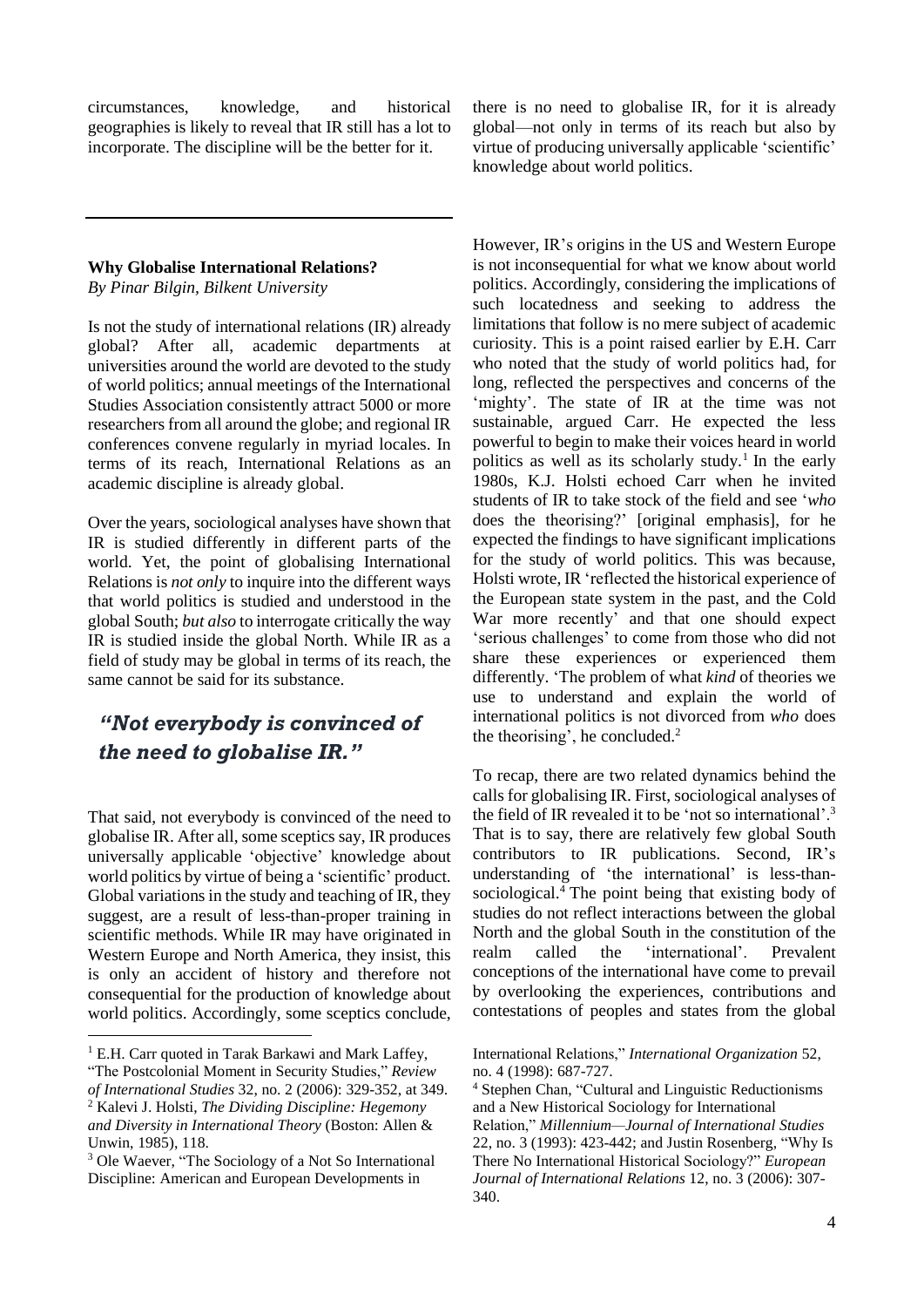South. Hence the concept used in reference to the latter: 'constitutive outside'.<sup>5</sup>

'Constitutive outside' refers to the ideas and experiences of those people and states in the global South who have shaped the global North even as the latter are not always aware of and/or acknowledge what they owe the latter.<sup>6</sup> This is often due to the prevalence of Eurocentric narratives on world history that do not always reflect the contributions and contestations of the global South.<sup>7</sup> Accordingly, the concept of constitutive outside highlights a contradiction that is central to thinking about the relationship between the global South and the global North. That said, this is not a contradiction to be resolved, but only acknowledged and thought through. For, the global South's ideas and experiences have shaped world politics and yet these contributions and contestations have not been acknowledged explicitly in scholarly studies on the international. What is absent, in other words, is not contributions from the global South per se, but their due recognition in scholarly studies on world politics.

Consider, for example, Siba Grovogui's archival study on the contributions of African intellectuals to European debates on the post-World War II order in Europe.<sup>8</sup> While these intellectuals' contributions and contestations shaped debates during World War II, Grovogui showed, their contributions were not always acknowledged when the intellectual history of this period was written. Nor was their advice regarding the post-war order given due value, noted Grovogui. Once the war was concluded in a way that was favourable to the allies, the camaraderie between European and African intellectuals that was formed during the war came to an abrupt end. The point being that understanding the global South as 'constitutive

outside' of the global North is not a contradiction to be resolved, but only acknowledged and thought through as regards their implications for the study of world politics. Those who are 'outside' are outside not always because they are physically far away (i.e. in the global South) but because they have been left outside of conventional narratives on world history due to the prevalence of Eurocentrism in history writing.<sup>9</sup>

Following Blaney and Inayatullah, I suggest that our strategy for globalising IR should be one of 'excavation' and not one of adding another body of theory.<sup>10</sup> As well as asking 'Why is there no non-Western IR Theory?',<sup>11</sup> we could also ask, as Arif Dirlik did: why is it that we search for the kind of IR theory that 'we' are accustomed to when we look at other parts of the world.<sup>12</sup> Such a question would then highlight how our inquiries into IR scholarship around the world are conditioned by pre-existing definitions as to what counts as IR 'theory'. The point being, identifying the issue as one of 'absence' of IR theory outside the US and Western Europe identifies the problem in self-centred terms by formulating the problem in terms of others not doing things (theorizing) in the way that 'we' are accustomed to. As captured by the notion of 'constitutive outside', what is 'absent' may not be theorizing per se, but due recognition and acknowledgement of the ways in which others' ideas and writings have already shaped 'our' thinking about the international.

<u>.</u>

<sup>5</sup> David L. Blaney and Naeem Inayatullah, "International Relations from Below, " in Christian Reus-Smit and Duncan Snidal, eds., *The Oxford Handbook of International Relations* (Oxford: Oxford University Press, 2008)

<sup>6</sup> Stuart Hall, "When Was 'the Post-Colonial'? Thinking at the Limit," in Iain Chambers and Lidia Curti, eds., *The Post-Colonial Question: Common Skies, Divided Horizons* (London: Routledge, 1996).

<sup>7</sup> Pinar Bilgin, "Beyond the 'Billiard Ball' Model of the International," *European Political Science* 15, no. 1 (2016): 117-119.

<sup>8</sup> Siba N. Grovogui, *Beyond Eurocentrism and Anarchy: Memories of International Order and Institutions* (New York: Palgrave Macmillan, 2006)

<sup>9</sup> Bilgin, "Beyond the 'Billiard Ball' Model of the International."

<sup>10</sup> Blaney and Inayatullah, "International Relations from Below."

<sup>&</sup>lt;sup>11</sup> Amitav Acharya and Barry Buzan, "Why Is There No Non-Western International Relations Theory? An Introduction." *International Relations of the Asia-Pacific*

<sup>7,</sup> no. 3 (2007): 287-312. <sup>12</sup> Arif Dirlik, "Culture in Contemporary IR Theory: The

Chinese Provocation," in Robbie Shilliam, ed.,

*International Relations and Non-Western Thought: Imperialism, Colonialism and Investigations of Global Modernity* (New York: Routledge, 2011).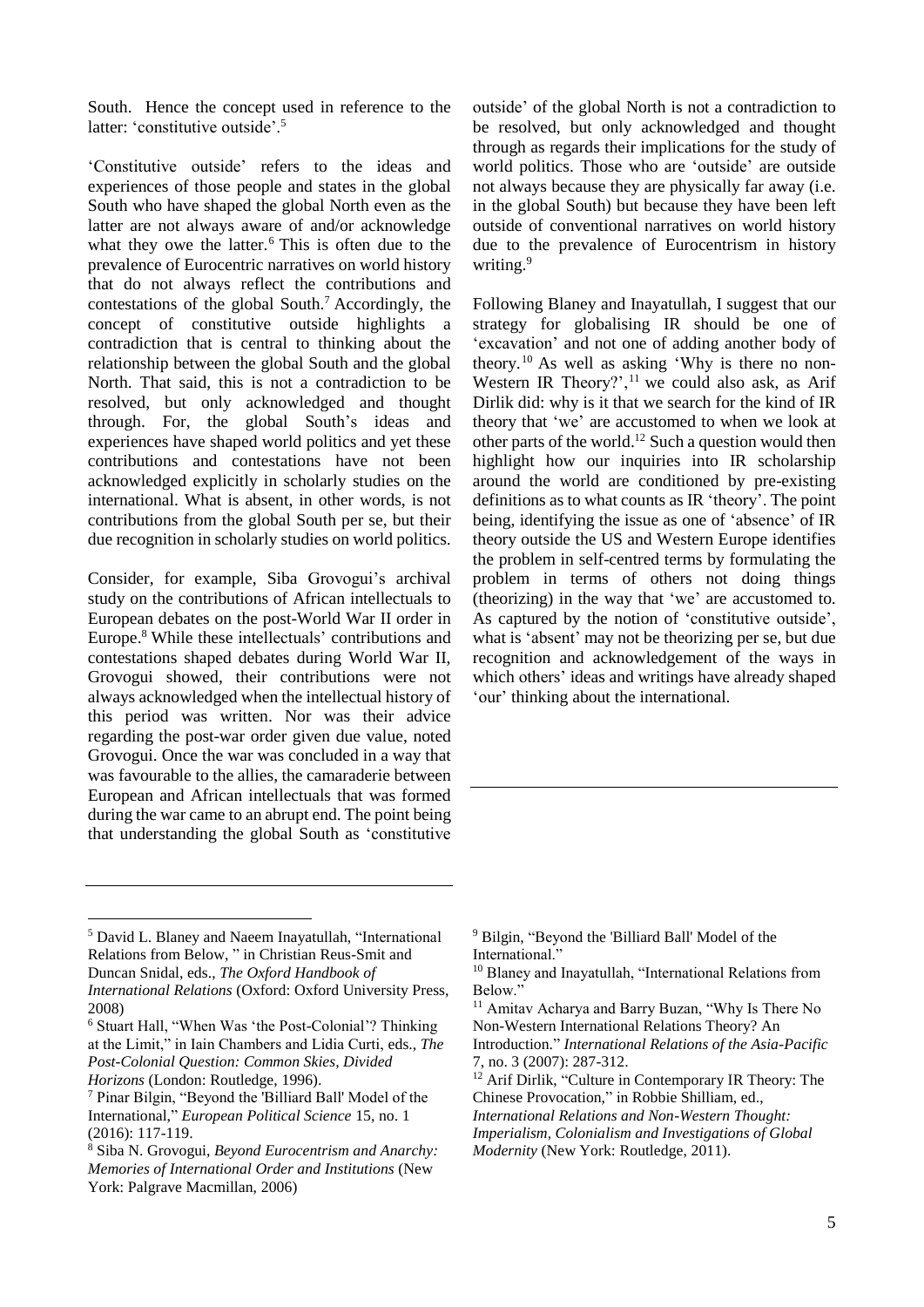# **Analytical Eclecticism: Appraising the Study of Middle East International Relations**

*By May Darwich, Durham University*

In the aftermath of the Arab Uprisings, scholars of Political Science, in general, were impelled to rethink their theoretical tools and concepts in the study of the region. As IR scholars of the Middle East pursued the same endeavour, they found themselves in the same old debate of whether the Middle East is a region where normal rules of IR theory applies.<sup>1</sup> IR scholars with a particular interest in the Middle East have constantly found themselves torn between two clusters: International Relations (IR) literature with little interest in empirical evidence from the region and regional analyses with little interest in theories. Revealing a lack of cross-fertilization between IR theories and region-focused analyses for decades, some scholars — such as Mark Tessler,<sup>2</sup> Morten Valbjørn,<sup>3</sup> and Andrea Teti<sup>4</sup> — have called for an academic enquiry that moves beyond the "Area Studies Controversy" and that is in favour of a dialogue between IR Theory and Middle Eastern Studies.

This inauspicious start notwithstanding, gradually more sophisticated enquiries of international relations of the region emerged. A current review of recent scholarship on the international relations of the Middle East suggests that a different direction is being taken and that both fields are gradually engaged in serious interchanges. Middle East scholars, in particular, have been more keen to engage with IR theoretical approaches. In their endeavor to combine IR theory and empirical puzzles without discounting regional complexities and particularities, many

1

scholars have opted for a *modified IR Theory applied to the Middle East.* This adaptation has followed several strategies. Some scholars have contextualized sociological IR approaches — such as Historical Sociology<sup>5</sup> and the English School<sup>6</sup> — to fit the alleged exceptional characteristics of the Middle East. Most scholars have, however, developed eclectic theoretical frameworks that combine insights from several traditional paradigms to capture the complexity of regional politics. <sup>7</sup> This eclecticism does not neglect assumptions within paradigmatic traditions but rather engages with them in pursuit of empirical and conceptual connections to account for the complexity of international life in the region that no single research tradition can. In the remainder of this piece, I examine the nature of eclectic scholarship on Middle East international relations while linking it to similar trends within IR. I also expound on what the use of eclecticism in the region may reveal about the strengths and weaknesses of this approach and its utility in comprehending Middle East International Relations.

Eclecticism is considered as any approach that moves between and beyond research traditions to explain real-world puzzles. Katzenstein and Sil <sup>8</sup> define analytical eclecticism as "any approach that seeks to extricate, translate, and selectively integrate analytic elements — concepts, logics, mechanisms, and interpretations — of theories or narratives that have been developed within separate paradigms but that address related aspects of substantive problems that have both scholarly and practical significance". Whereas eclecticism has been adopted — sometimes self-consciously but most of the time unconsciously — in the study of the Middle East for decades, IR scholars have only recently started to consider eclectic frameworks as a serious research approach.<sup>9</sup>

<sup>&</sup>lt;sup>1</sup> Morten Valbjørn, "Strategies for Reviving the

International Relations/Middle East Nexus after the Arab Uprisings," *PS: Political Science & Politics* 50, no. 03 (July 2017): 647–651.

<sup>2</sup> Mark Tessler, Jodi Nachtwey, and Anna Banda, *Area Studies and Social Science: Strategies for Understanding Middle East Politics* (Bloomington: Indiana University Press, 1999).

<sup>3</sup> Morten Valbjørn, "The Meeting of the Twain: Bridging the Gap between International Relations and Middle East Studies," *Cooperation and Conflict* 38, no. 2 (2003): 163– 173.

<sup>4</sup> Andrea Teti, "Bridging the Gap: IR, Middle East Studies and the Disciplinary Politics of the Area Studies Controversy," *European Journal of International Relations* 13, no. 1 (March 2007): 117–145.

<sup>5</sup> Raymond Hinnebusch, "Toward a Historical Sociology of State Formation in the Middle East," *Middle East Critique* 19, no. 3 (2010): 201–216.

<sup>6</sup> Barry Buzan and Ana Gonzalez-Pelaez, eds.,

*International Society and the Middle East: English School Theory at the Regional Level* (Basingstoke: Palgrave Macmillan, 2009).

<sup>7</sup> Raymond Hinnebusch, *The International Politics of the*  Middle East 2<sup>nd</sup> ed. (Manchester: Manchester University Press, 2015); F. Gregory Gause, "Balancing What? Threat Perception and Alliance Choice in the Gulf," *Security Studies* 13, no. 2 (2003): 273–305.

<sup>8</sup> Rudra Sil and Peter Katzenstein, *Beyond Paradigms: Analytic Eclecticism in the Study of World Politics* (New York: Palgrave, 2010), 10.

<sup>9</sup> Peter Katzenstein and Nobuo Okawara, "Japan, Asia-Pacific Security, and the Case for Analytic Eclecticism," *International Security* 26, no. 3 (2001): 153–185; Rudra Sil, "The Foundations of Eclecticism: The

Epistemological Status of Agency, Culture, and Structure in Social Theory," *Journal of Theoretical Politics* 12, no. 3 (2000): 353–387; Samuel Makinda, "International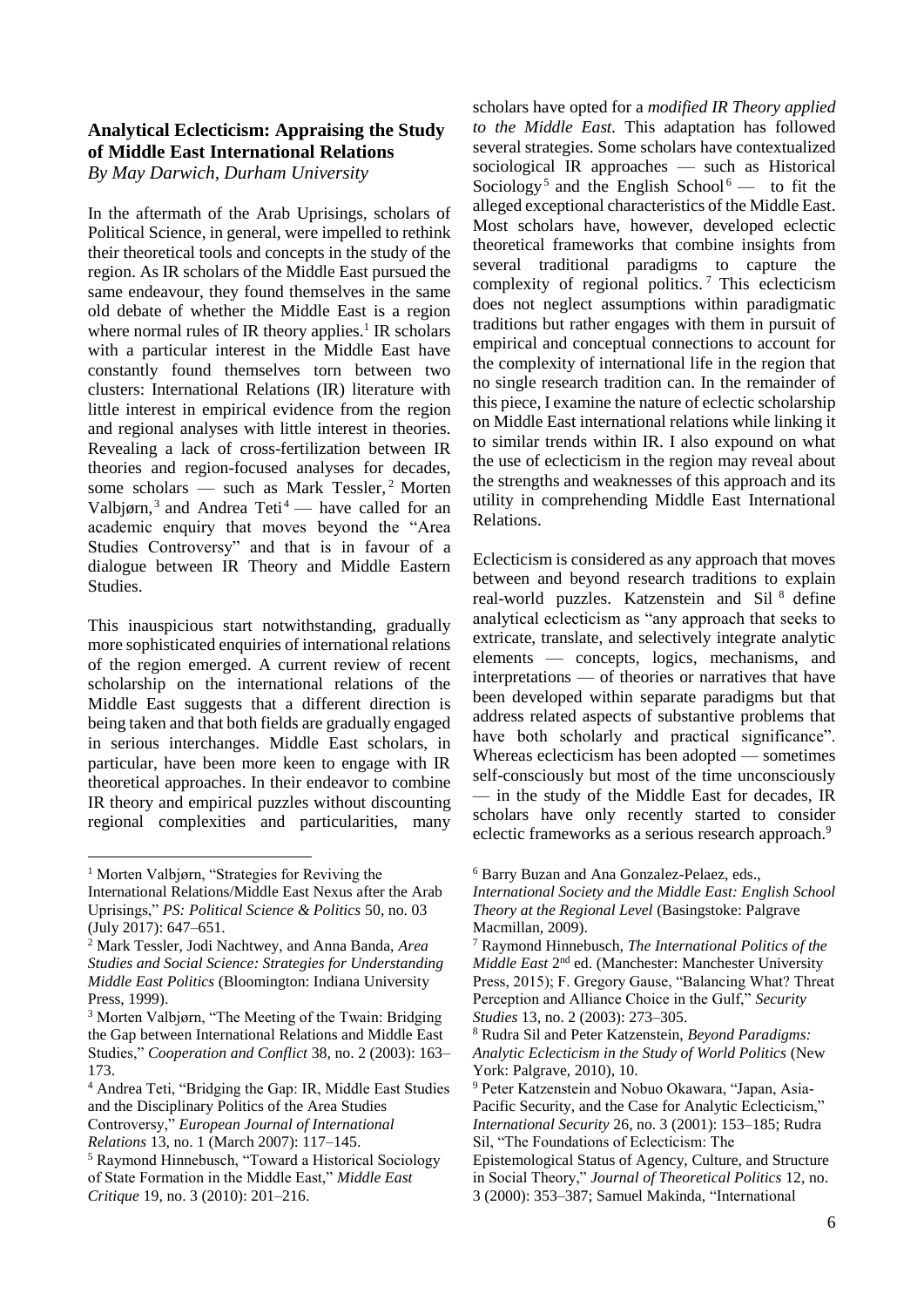In a region with an extremely high level of militarization, neorealist scholars considered the Middle East a typical example where anarchy and insecurity are predominant. Constructivists also found in the incongruence between the norms of sovereignty and identity a puzzle to illustrate the validity of their worldview. Within IR debates, scholars often outline the three mainstream approaches (realism, constructivism, and liberalism) or their variants and then show that one of these approaches is right and the other two are wrong. Some scholars argue that none of these work and opt instead for a new theory or theoretical framework.<sup>10</sup> Scholars of the Middle East have approached these debates from a different perspective. Instead of uncovering the "absolute truth" or developing "universal theories", they are concerned with solving empirical questions and unravel puzzles with substantive significance for understanding the region.

In this endeavor, scholars of the Middle East have often faced with complex phenomena where material structure are as important as normative ones. Henceforth, ME scholars have relied on eclectic frameworks that combine concepts and elements from realism and constructivism. Gause, for example, offers a theoretical framework based on combining several material and ideational elements: the anarchic structure, the distribution of power, state-society relations, and the region's economic integration. <sup>11</sup> Elsewhere, he argues that an understanding of threat perception in the Middle East combines neorealism, constructivism, as well as domestic politics.<sup>12</sup> Along the same lines, Hinnebusch <sup>13</sup> offers a theoretical framework to explain political outcomes in the IR of the region based on combining concepts from neorealism, constructivism, and a variant of Marxist structuralism.<sup>14</sup>

<u>.</u>

This eclectic standpoint in approaching the international relations of the Middle East has produced problem-driven rather than paradigmdriven research. Despite the numerous benefits from such approach, it entailed costs for the IR-Area Study dialogue. The most common result is that the recent dialogue between IR and the Middle East has been unidimensional where the interchange was limited to theory testing, application, and adaptation to produce sophisticated and complex analyses of various regional phenomena. Yet, the Middle East remains largely invisible in IR theory development, and theoretical debates have hardly engaged with empirical evidence from the region.<sup>15</sup> The Middle East remains missing from major IR textbooks compared to other regions in the world system. In addition, the Middle East is surprisingly missing from the emerging literature on eclecticism in IR.<sup>16</sup>

*"Eclecticism does not neglect assumptions within paradigmatic traditions but rather engages with them in pursuit of empirical and conceptual connections to account for the complexity of international life in the region that no single research tradition can."*

Furthermore, even though recent scholarship on the international relations of the Middle East reveals that research in the area is characterised by serious interchanges with universal theoretical approaches from IR Theory, the scholarship has lacked a sense of progress in understanding the Middle East; in the

*Permeability?: Regionalism, Localism and Globalization* (Aldershot: Ashgate, 2004), 81–104; Fred Lawson, *Constructing International Relations in the Arab World* (Stanford: Stanford University Press, 2006); May Darwich, "Ideational and Material Forces in Threat Perception: The Divergent Cases of Syria and Saudi Arabia During the Iran–Iraq War (1980–1988)," *Journal of Global Security Studies* 1, no. 2 (2016): 142–156. <sup>15</sup> Two books are unique in this aspect: Stephen Walt, *The Origins of Alliances* (Ithaca: Cornell University Press, 1987); Michael Barnett, *Dialogues in Arab Politics: Negotiations in Regional Order* (New York: Columbia University Press, 1998).

<sup>16</sup> Despite the rich, eclectic tradition in Middle East International Relations, not a single example from the region has been cited in Sil and Katzenstein, *Beyond Paradigms: Analytic Eclecticism in the Study of World Politics*.

Society and Eclecticism in International Relations Theory," *Conflict and Cooperation* 35, no. 2 (2000): 205– 216.

<sup>10</sup> Katzenstein and Sil, "Eclectic Theorizing in the Study and Practice of International Relations," in Christian Reus-Smit and Duncan Snidal, eds., *The Oxford Handbook of International Relations*, (Oxford: Oxford University Press, 2010), 110.

<sup>&</sup>lt;sup>11</sup> Gause, "Systemic Approaches to Middle East International Relations," *International Studies Review* 1, no. 1 (1999): 11–31.

<sup>&</sup>lt;sup>12</sup> Gause, "Balancing What? Threat Perception and Alliance Choice in the Gulf."

<sup>13</sup> Hinnebusch, *The International Politics of the Middle East*.

<sup>14</sup> For other examples of eclecticism, see Bassel Salloukh, "Regime Autonomy and Regional Foreign Policy Choices in the Middle East: A Theoretical Explanation," in Rex Brynen and Bassel Salloukh, eds., *Persistent*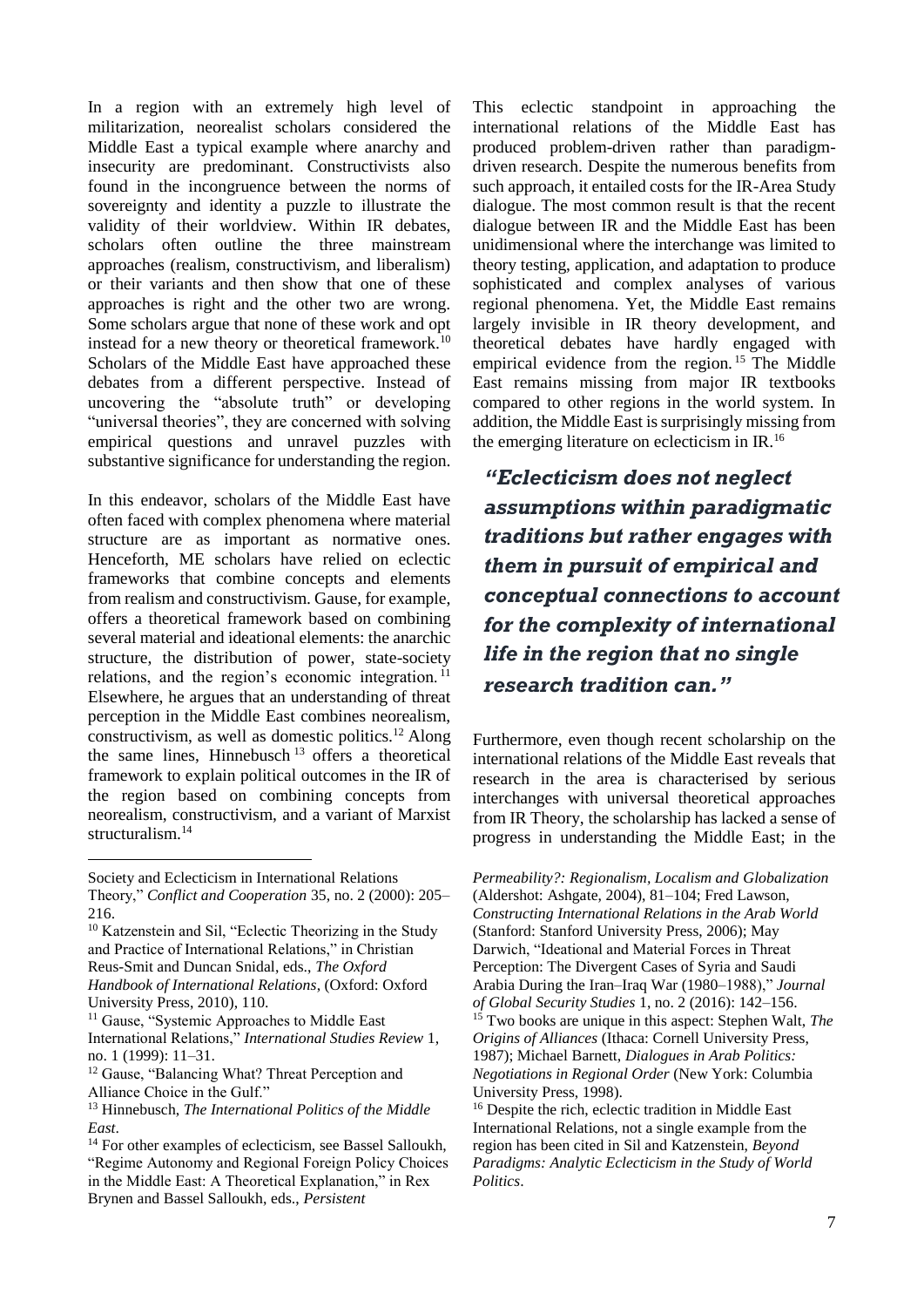sense that it is not providing cumulative knowledge about unexplained phenomena. The attempts to combine theory with empirical evidence are often random, unsystematic, and lacking methodological reflections. In other words, the eclectic attempts are often driven by intuition rather than building on previous knowledge to make the field better.

Therefore, the emergence of 'analytical eclecticism' within IR debates bears many potentials for studying the Middle East and other regions of the Global South. On the one hand, the theoretical development of 'analytical eclecticism' can provide Middle East

#### **Mechanisms, Episodes and IR Theory** *By Graham F. Odell, Chapman University*

Whether Western-derived IR theory is applicable to other world regions is a core debate in IR scholarship.

For instance, there has been considerable disagreement on the validity of using such paradigms as realism and liberalinstitutionalism to explain East Asian international relations. This debate often

1

*"This emphasis on mechanisms and episodes, rather than general theory, points a way forward for transcending disagreements over the (in)applicability of IR theory to non-Western regions."*

treats these paradigms as whole entities in competition with each other, with their truth claims wholly applicable or not at all. Scholars disagree, for instance, on whether balancing theory explains East Asian IR. A related debate deals with whether regional dynamics are best viewed through a Westphalian or hierarchical lens. If paradigms and their associated theories are left as whole entities comprised of general claims, then this debate may be left unresolved. However, I argue that theories can be most relevant to formulating explanations for diverse contexts through their disaggregation into mechanisms. Such disaggregation enables analysts of specific empirical cases to construct explanations that do not contort social reality into preconceived theoretical lenses while still recognizing the potential for at least some degree of generalization.

This approach takes inspiration from Sil and Katzenstein's advocacy for analytic eclecticism<sup>1</sup>, but

scholars with an invaluable toolkit to capitalize on emerging connections between IR paradigms. Furthermore, a self-conscious eclectic approach to the Middle East will enhance the visibility of the region in the IR literature. As analytical eclecticism can provide an umbrella for intriguing analyses of the Middle East, eclecticism as an emerging IR approach can benefit from the richness and complexity of cases in the Middle East to develop further connections and links among different theoretical traditions.

most directly draws from McAdam, Tarrow and Tilly's work on mechanisms and episodes. The latter trio of scholars argues in favor of "shifting the search away from general models that purport to summarize whole categories…and toward the analysis of smaller-scale causal mechanisms that recur in different combinations with different aggregate

consequences in varying historical settings." McAdam et al. structure their approach around a number of concepts, though I focus on their definitions of mechanisms and episodes. Episodes are specific instances of some concept that the analyst wants to explain or

understand. Mechanisms, in turn, are "a delimited class of events that alter relations among specified sets of elements in identical or closely similar ways over a variety of situations."<sup>3</sup> The identification of a single mechanism is not enough to explain a particular episode. But wherever the mechanism is operational, a clear pattern should emerge concerning the immediate consequences for relations between phenomena. Any given episode can potentially be explained by the identification of several mechanisms operating in conjunction and/or in series. McAdam et al. emphasize formulating explanations for specific episodes, treating "recurrent uniformities" with skepticism.<sup>4</sup> In other words, their purpose is not to develop general theories, but instead to account for variations across specified historical instances of their social phenomenon of interest.

This emphasis on mechanisms and episodes, rather than general theory, points a way forward for

<sup>&</sup>lt;sup>1</sup> Rudra Sil and Peter J. Katzenstein, "Analytic Eclecticism in the Study of World Politics: Reconfiguring Problems and Mechanisms across Research Traditions," *Perspectives on Politics* 8 no. 2 (2010): 411-431.

<sup>2</sup> Doug McAdam, Sidney Tarrow, and Charles Tilly,

*Dynamics of Contention* (Cambridge: Cambridge University Press, 2004), 74.

<sup>3</sup> McAdam, Tarrow, and Tilly, *Dynamics*, 24.

<sup>4</sup> McAdam, Tarrow, and Tilly, *Dynamics*, 29.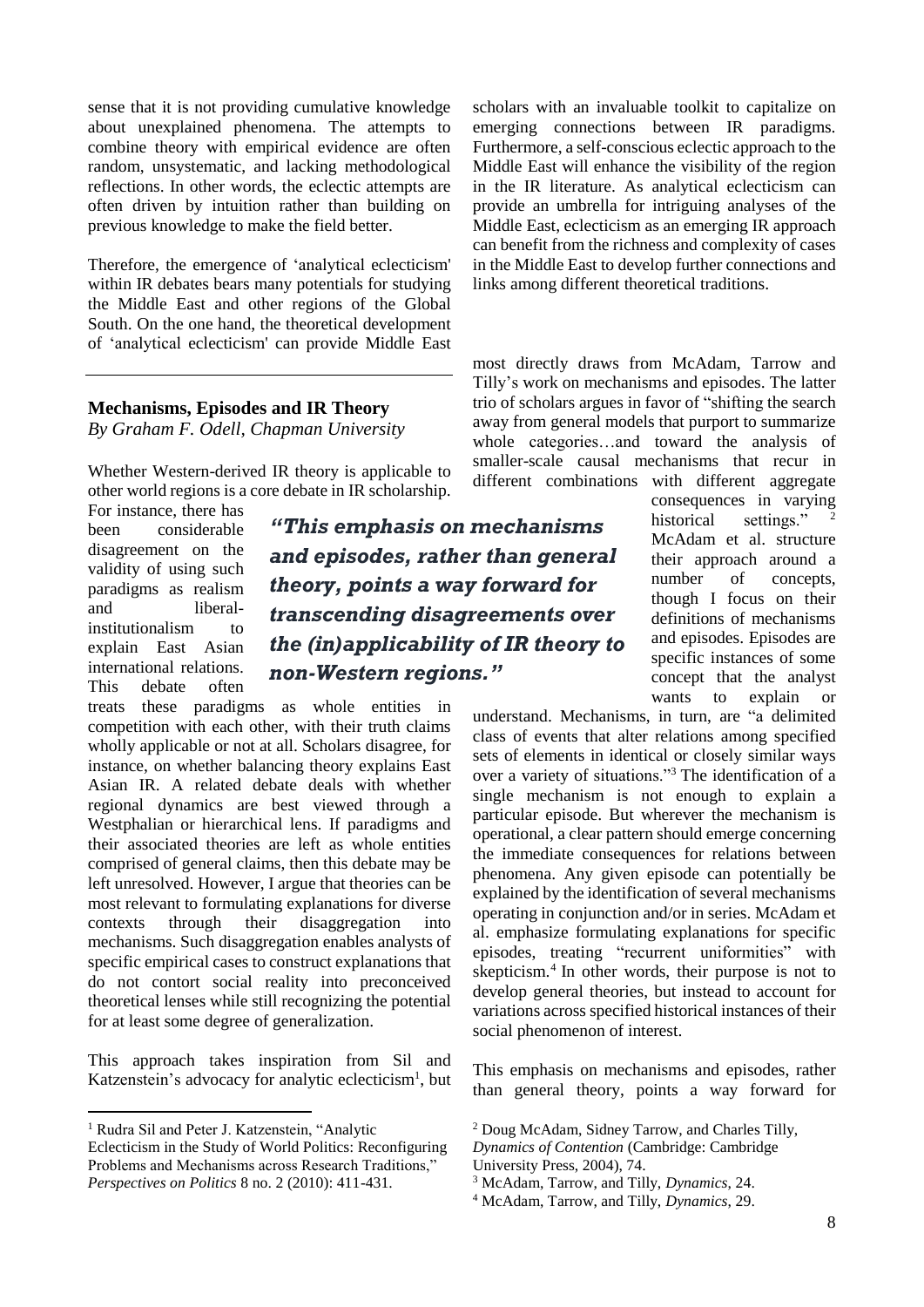transcending disagreements over the (in)applicability of IR theory to non-Western regions, a goal shared by other scholars. <sup>5</sup> In other words, a mechanisticepisodic approach encourages the analyst to systematically compare phenomena across diverse contexts, without being hamstrung by the need to develop a parsimonious, general theory. In the remainder of this essay, I use this approach to discuss aspects of the Sengoku Period of Japan (1477-1615), specifically the developments that occurred between 1550 and 1590. This era of Japanese history is especially appropriate for a discussion of the (in)applicability of Western-inspired IR theory because of its peculiar dynamics. Unlike the anarchic, competitive state system of early and late modern Europe that has served as the backdrop for both realist and liberal-institutionalist theories, Sengoku Japan was an anarchic, institutionally-unstable subsystem embedded within a regional hierarchy dominated by China. This two-level structure of international relations, coupled with the persistence of the Japanese emperor as a symbol of (idealized) political unity, renders this context distinctive from standard IR systems. Another special feature is that the era concluded with fundamental system change, as a hegemon emerged who was capable of reuniting Japan under a single authority structure. All of these notable differences suggest that it should be difficult to employ standard IR theories to explain the era's dynamics. On balance, I argue that this is the case, though key mechanisms of many IR theories can in fact be observed in the processes that defined and shaped the interactions between actors. Below, I discuss the applicability of three mechanisms drawn from IR theories in explaining two Sengoku-era episodes organized around the careers of two prominent samurai warlords – Oda Nobunaga and Toyotomi Hideyoshi, respectively. Thus, I employ this era to illustrate the utility of the mechanisticepisodic approach in explaining IR system dynamics.

Balancing, a core mechanism of neorealist IR theory,<sup>6</sup> was a common feature of interunit dynamics throughout Oda Nobunaga's career. During the onset of his rise to power in the 1550s and 1560s, for instance, balancing heavily structured interactions

1

between major samurai families that dominated the region just east of the capital of Kyoto, where the Oda clan got its start.<sup>7</sup> These families not only engaged in external balancing by forming shifting alliances to counter the rising strength of any one that became too powerful, but also pursued internal balancing through encouraging economic development and strengthening political control over their territories. Though he eliminated one of his neighboring rivals (thus ending this local-area balancing system), Nobunaga was confronted with balancing by new foes as he extended his activities into new regions from 1564 through the 1570s. <sup>8</sup> Indeed, his assassination in 1582 may very well have been an effort to retaliate against his self-aggrandizement. <sup>9</sup> Thus, balancing was a prominent mechanism throughout the episode of Nobunaga's rise and fall.

However, other mechanisms also played a role in the dynamics of the Nobunaga era. In fact, Nobunaga himself engaged in strategies that challenge the expectations of balancing. Though his interactions with other samurai warlords were often structured by this mechanism, his confrontation with the militant Buddhist temple on Mt. Hiei was an instance of *domination*. <sup>10</sup> He launched a war of complete destruction against the temple, razing it to the ground in 1571. <sup>11</sup> Other powers did not balance against Nobunaga in response to this particular campaign of his, suggesting that this mechanism operated within certain bounds. Indeed, Tsang argues that the political-conceptual frameworks of the Buddhist sects and the samurai warlords were irreconcilable.<sup>12</sup> Balancing was thus an option for warlords competing against other samurai, but not against other types of organizations.

Our second episode, Toyotomi Hideyoshi's rise to hegemony from 1582 to 1590, shows that balancing in Sengoku Japan was temporally bounded as well. The weakened salience of this mechanism is clear as Hideyoshi, a former Oda vassal, encountered much more limited balancing than did his predecessor. Hideyoshi did launch a series of large-scale military campaigns across the country, but each was directed at a specific front and did not receive a balancing

<sup>5</sup> See, for example, Sil and Katzenstein, "Analytic Eclecticism."

<sup>6</sup> Kenneth Waltz, *Theory of International Politics* (New York: McGraw-Hill, 1979).

<sup>7</sup> Elizabeth Berry, *Hideyoshi* (Cambridge: Council on East Asian Studies Harvard University, 1982), 36.

<sup>8</sup> Berry, *Hideyoshi*, 38-51.

<sup>9</sup> Berry, *Hideyoshi*, 42.

<sup>10</sup> Victoria Tin-bor Hui, *War and State Formation in Ancient China and Early Modern Europe* (New York: Cambridge University Press, 2005).

<sup>11</sup> Berry, *Hideyoshi*, 46.

<sup>&</sup>lt;sup>12</sup> Carol Richmond Tsang, "'Advance and Be Reborn in Paradise...': Religious Opposition to Political Consolidation in Sixteenth-Century Japan," in John A. Ferejohn and Frances McCall Rosenbluth, eds., *War and State Building in Medieval Japan* (Stanford: Stanford University Press, 2010): 91-109.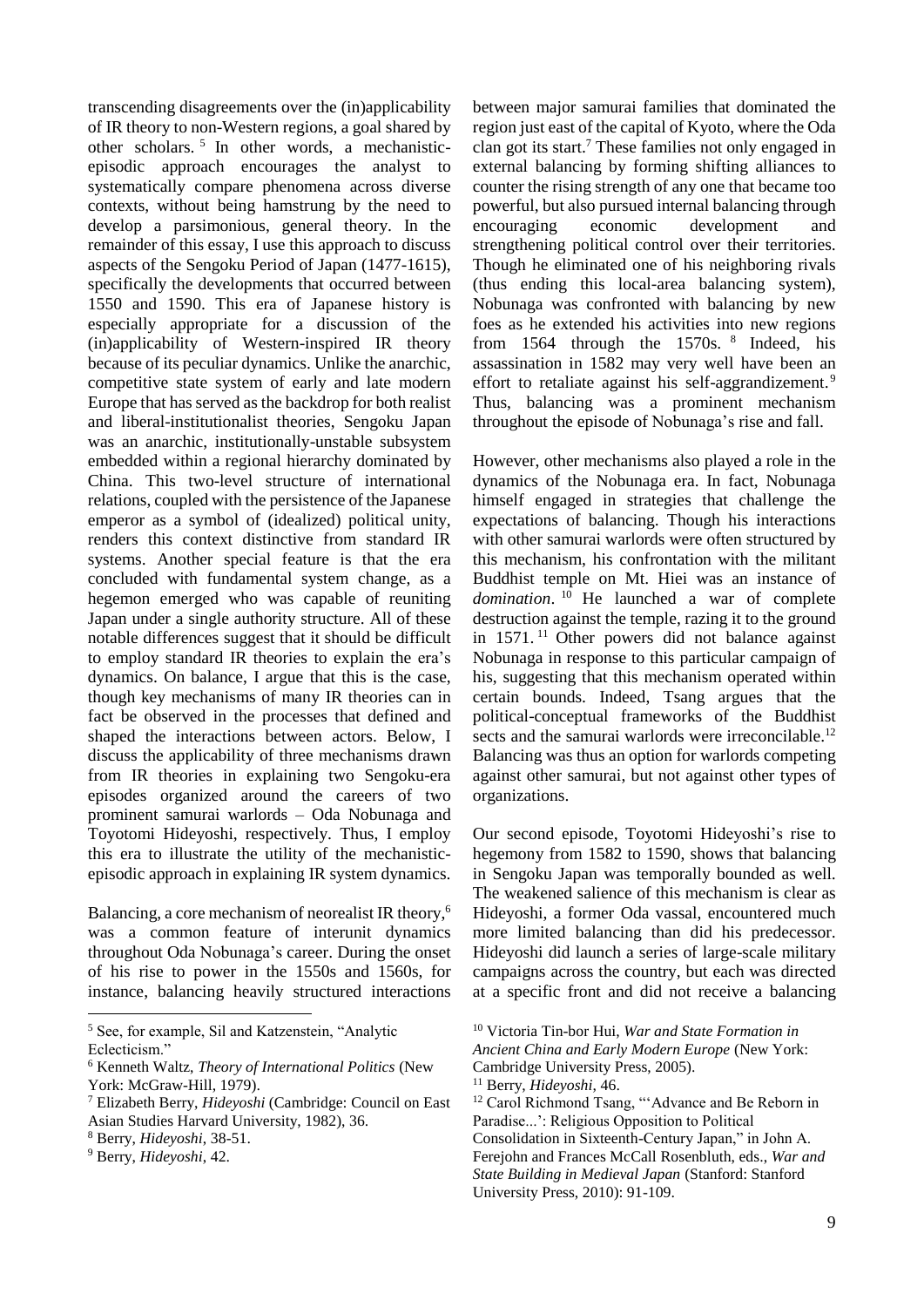response from powerful elites ensconced in adjacent regions. All but one of his foes accepted terms of defeat that guaranteed their survival but also their removal from their established bases of support. Moreover, these subdued samurai warlords carried out Hideyoshi's hubristic invasion of Korea in the 1590s despite their strong reluctance to do so.<sup>13</sup> Their behavior, in other words, was in many ways the opposite of balancing.

Rhetorical action, a mechanism drawn from Schimmelfenig's work on EU expansion,  $14$  can be used to explain the diminished importance of balancing in this second episode. Rhetorical action, briefly, is a mechanism that involves the utilization of symbolic resources to garner support for public efforts. I argue that rhetorical action was a mechanism that Hideyoshi employed to weaken resistance to his expansionism and consequently undermine the balancing mechanism that afflicted Nobunaga's campaigns. In Sengoku Japan, the emperor served as a normative symbol that actors could utilize to legitimize their self-interested efforts. The samurai class in particular continued to recognize the normative relevance of the emperor and his

#### **The Challenge of East Asia for International Relations Theories**

*By David C. Kang, University of Southern California*

Can International Relations theories be applied across time and space? Are some theories more time- or space-bound than others? It might seem intuitively obvious that different regions of the world, with vastly different religions, social structures, cultures, political systems, economic systems, and geography, would have different historical patterns of foreign relations, as well. Yet this seemingly obvious point is often masked by the confident assertion inherent in many conventional IR theories developed from the European experience that they are in fact deductive and universal. Yet perhaps a little more humility is in order, and more attention to the scope and boundary conditions for when a theory applies would be a positive step forward. As an example, in this short essay I will sketch the problems with applying power

1

representation of Japanese unity despite the country's long-running fragmentation. <sup>15</sup> Thus, Hideyoshi's active and continual use of imperial symbolism (including an elaborate system of court ranks and titles) can be described as an instance of rhetorical action that diminished the salience of balancing and, consequently, enabled a transformation from competitive anarchy to consolidated hierarchy.

For both episodes of late Sengoku history (Nobunaga's rise and Hideyoshi's ascension), warfare was a regular and essential feature. Yet, balancing only played a major role in the first, while rhetorical action played a core role in the second. Thus, two mechanisms that have been derived from the European experience can be usefully employed to address non-Western system dynamics. Though the above discussion is far from a satisfactory explanation of how Sengoku Japan operated and ultimately reunified, it points the way forward for how mechanisms drawn from disparate IR theories can be employed in the construction of contextualized explanations for a variety of episodes.

transition theory outside of the European experience in which the theory was originally formed.

There is a view that power transitions between a rising power and a declining hegemon are particularly volatile, and that a war between China and the U.S. could be possible or even likely as a power transition draws near. Scholars and policymakers are increasingly worried about such a possibility. The application of power transition theory to contemporary Asia relies heavily on the analogy of a few key historical cases. For example, Susan Shirk argues, "History teaches us that rising powers are likely to provoke war. The ancient historian Thucydides identified the fear that a rising Athens inspired in other states as the cause of the Peloponnesian War."<sup>1</sup>

But what historical record is Shirk referring to? By far, the most commonly examined case studies of power transition in the scholarly literature are the Peloponnesian War (431-404 BCE) and the rise of Germany under Bismarck and Anglo-German rivalry of the  $19<sup>th</sup>$  and early  $20<sup>th</sup>$  centuries.<sup>2</sup> In fact, although

University Asia Center, 2002), 4.

<sup>13</sup> Berry, *Hideyoshi*, 209-213.

<sup>14</sup> Frank Schimmelfennig, "The Community Trap: Liberal Norms, Rhetorical Action, and the Eastern Enlargement of the European Union", *International Organization* 55 no. 1 (2001): 47-80.

<sup>15</sup> Lee Butler, *Emperor and Aristocracy in Japan, 1467- 1680: Resilience and Renewal* (Cambridge: Harvard

<sup>1</sup> Susan L. Shirk, *China*: *Fragile Superpower* (New York: Oxford University Press, 2007), 4.

<sup>2</sup> This essay draws on David Kang and Xinru Ma,

<sup>&</sup>quot;Domestic Threats, Selection Bias, and East Asian Power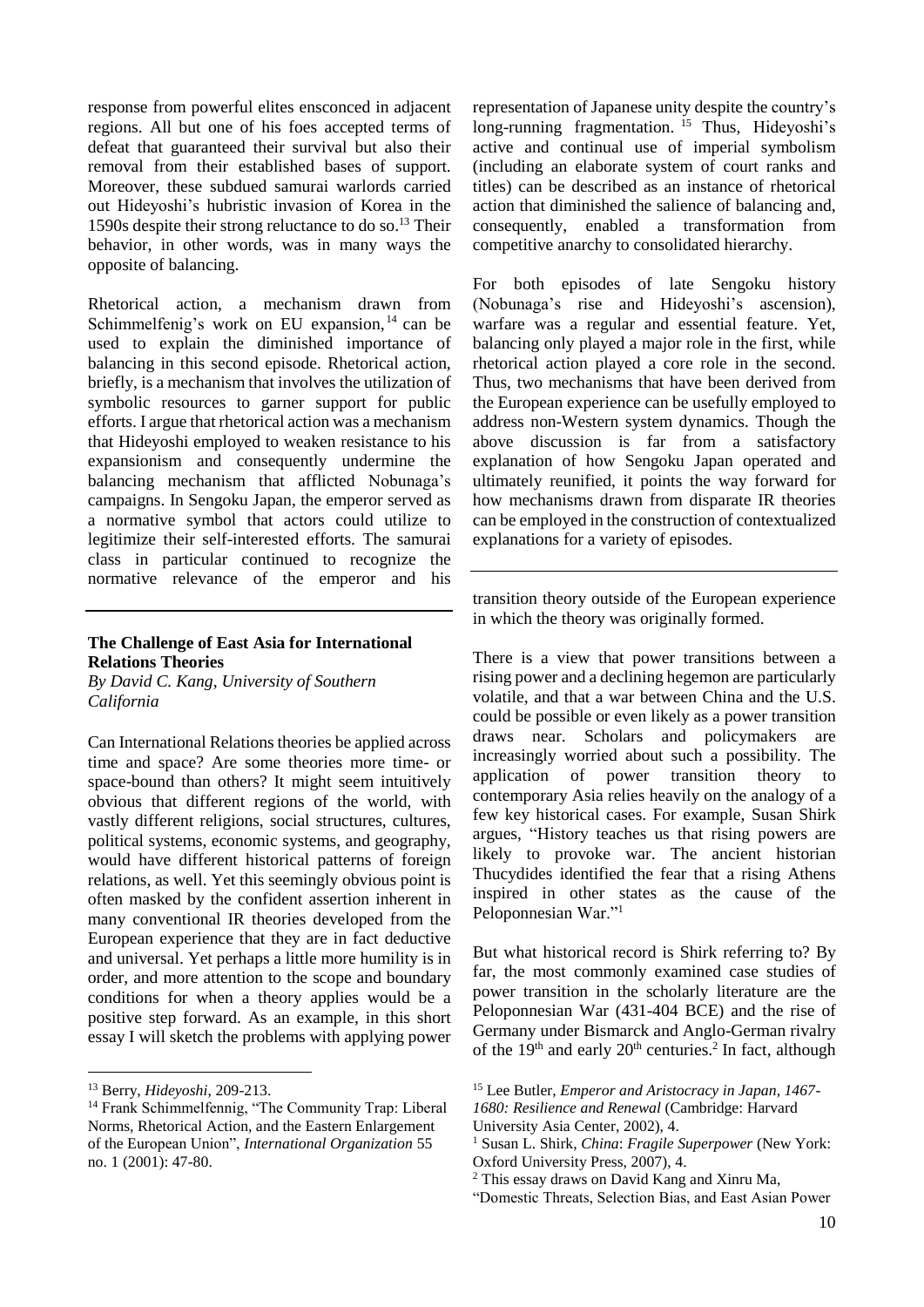*"Researching historical East Asia provides an opportunity to seek out genuine comparisons of international system systems and their foundational components.*

# *"East Asia's history was nothing like the European experience."*

power transition theory has become a widelyaccepted research program, the overwhelming majority of empirical cases examined in the literature are from the European historical experience, while scholars have paid almost no attention to the fairly clear methodological problems in case selection of power transition theory. From the time of Organski and Kugler onwards, almost all cases are drawn from 1816-1975, and by far the two most studied cases are Anglo-German rivalry or the Peloponnesian War. It is troubling that the empirical cases that IR scholars use to derive their theories are essentially all European.

After all, the rise and fall of Chinese dynasties are all potential examples of power transitions, not to mention those in Vietnam, Korea, Japan, and elsewhere. What scholars have not yet directly addressed is whether there are other power transitions in history, and whether power transition theory itself can be transposed outside of the European experience. There is no scholarship that actually asks whether all other regions of the world fall inside of the scope and boundary conditions for the theory to apply.

It could be that mainstream IR scholars have actually included all of the relevant empirical cases of power transition in their research, and in fact there was not one single case of a power transition in Asia. Indeed, it appears that for most of East Asian history, the conditions for power transition theory actually did not obtain, despite the rise and fall of Chinese, Korean, Vietnamese, Cham, Siamese, and Japanese power over time.

The best way to study the contemporary international system is to compare it to something truly different.

1

Because of the triumph of the nation-state system, it is forgotten that other international orders have existed, and might exist again. The current international system is actually a recent phenomenon in the scope of world history, but to date it has generally been studied from within: that is, scholars studied European history to explain how this European model for international relations developed over time.

Although many scholars have extended and refined the theory, Organski and Kugler's early definitions of a power transition war remains the simplest and most intuitive.<sup>3</sup> Organski in 1968 examined hegemons and challengers; in 1980 Organski and Kugler refined the theory, arguing that a power transition war occurs if three scope conditions are met:

- 1. At least one major power is involved on either side of the conflict
- 2. The losing side loses territory or population
- 3. Battle deaths reach higher than any previous war

Yet even a cursory glance at East Asian history would reveal that the conditions Organski and Kugler identified have almost never been obtained by countries in East Asian history. Although Chinese power waxed and waned over the centuries, "China among equals" was a rare occurrence (Table 1).

**Table 1. European and East Asian share of world GDP, 1000-1820**

|      | China | Western       | Japan |
|------|-------|---------------|-------|
|      |       | <b>Europe</b> |       |
| 1000 | 22.68 | 6.90          | 2.63  |
| 1500 | 24.89 | 15.47         | 3.10  |
| 1600 | 28.98 | 17.11         | 2.90  |
| 1700 | 22.31 | 19.05         | 4.15  |
| 1820 | 32.96 | 20.39         | 2.99  |

Western Europe = Austria, Belgium, Denmark, Finland, France, Germany, Italy, Netherlands, Norway, Sweden, Switzerland, UK (12 W. Europe) *Source: The Maddison Project (2013)*

Rather, the biggest problem facing this type of replication study is that the form of political regime, their survival, and transition in East Asia differed from that experienced in Europe. Perhaps most

Transitions in History" (Unpublished Manuscript, in the author's possession, January 2018).

<sup>3</sup> See the discussion in Indra de Soysa, John Oneal, and Yong-Hee Park, "Testing Power-Transition Theory Using

Alternative Measures of National Capabilities," *Journal of Conflict Resolution* 41, no. 4 (1997): 509-528.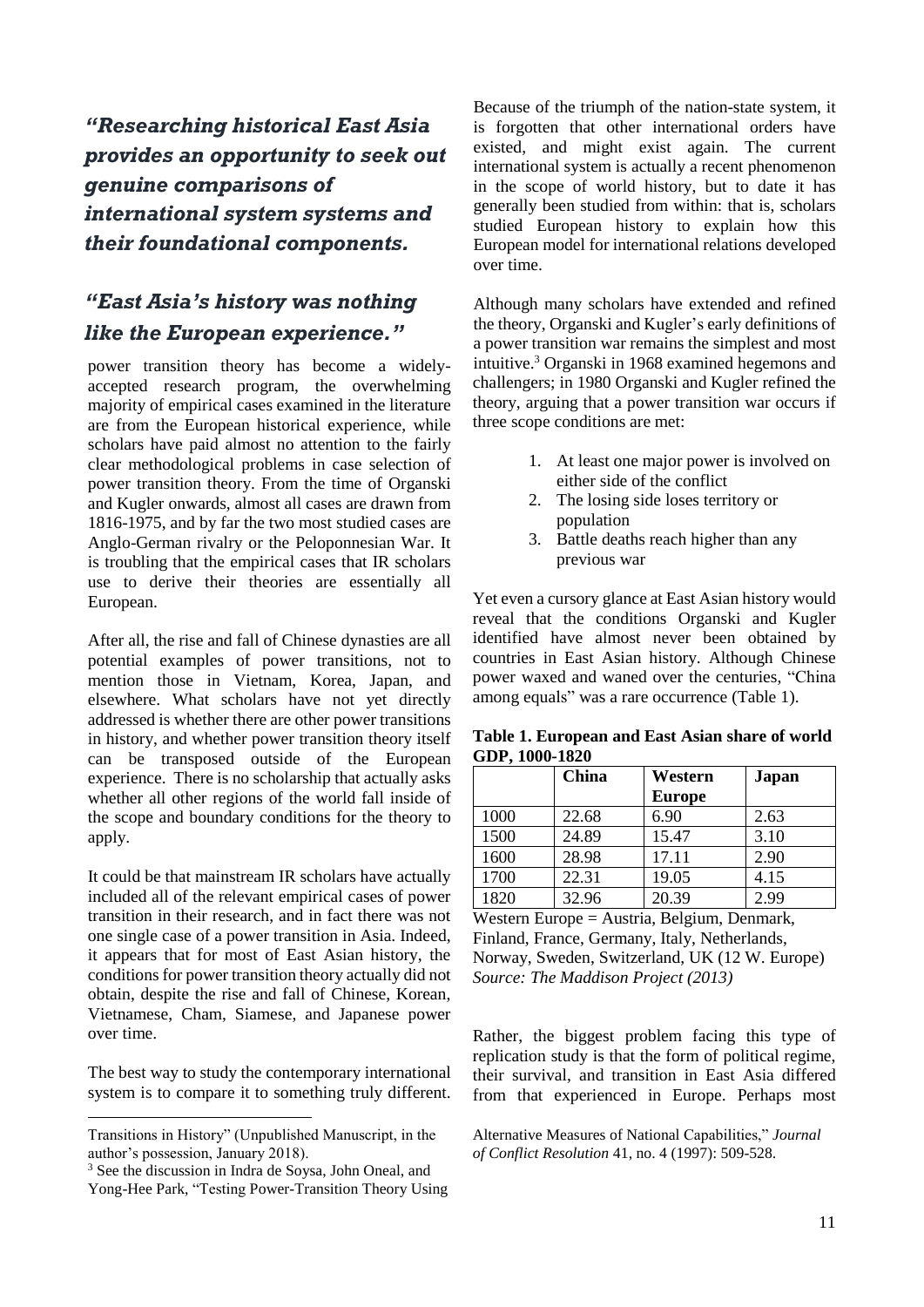importantly, the four most long-enduring countries in the region – China, Korea, Japan, and Vietnam – were characterized by political regimes that have been called "dynasties." These dynasties were remarkably long-enduring, and while there were occasional wars between these regimes, much of the violence was internal, not external. Most strikingly, only 3 out of 20 regime transitions in China, Vietnam, Korea, and Japan from 500 CE to 1900 CE came as a result of war. The three external transitions were the Tang/Silla alliance that crushed Koguryo in 668, the Mongol conquest of both Song dynasties in 1274-79, and the Ming intervention in Vietnam in 1407 on behalf of the Tran dynasty against the Ho.

Moreover, the Mongol and Manchu conquests of China did not occur in classic power transition fashion. The Mongols did attack the northern Song; but the Manchus did not advance on Beijing until the Ming had collapsed from internal rebellions, which were unrelated to any external attack. Indeed, it appears that internal instability was far more dangerous for these dynasties over the centuries than was external challenge. Exploring why this is so for such a large swath of the world can provide a much more nuanced way to study what are the scope and boundary conditions for when power transition theory applies.

In this way, researching historical East Asia provides an opportunity to seek out genuine comparisons of international system systems and their foundational components. East Asia's history was nothing like the European experience. East Asia historically was characterized by hegemony  $-$  a powerful, culturally influential China – as opposed to the routine bellicosity of balance of power Europe. Had our IR theories been derived from the Asian experience, it is almost impossible to imagine that we would have concluded that balance of power is a natural and inevitable phenomenon. As far back as the rise of unified Han dynasty in 221 BCE, Asia's predominant pattern has been concentrated power, not balance of power. China rose and fell over the centuries, for sure, but the concentration of power in East Asia provides a stark contrast to the fragmentation of the European experience.

Power transition theory is difficult to apply to premodern East Asia. The theory may be "right" or "wrong," but it does not apply in a vast geographic region over a remarkably long period. That in itself should lead us to ask why this is the case – especially because power transition theory is largely considered to be a deductive and universal theory with a logic that is intuitive and self-evident. Perhaps more of our

theories are more specific and contingent than is commonly believed, and if so, carefully identifying those scope and boundary conditions will be critical moving forward. Given the dramatically different context from Europe within which political regimes rose and fell in East Asian history, it is also perhaps worth being more cautious about applying the "lessons of history" to contemporary East Asian security dynamics.

## **UCU Strike for USS** *Editors' Note*

This roundtable was slated into include a contribution from Branwen Gruffydd Jones, Head of Politics and International Relations at Cardiff University and one of the discipline's foremost experts on postcolonial International Relations theory and African politics.

Due to the recent strike action in the UK, which has been organized by the University and College Union (UCU) in response to proposed cuts to university staff pensions, Professor Gruffydd Jones was, quite understandably, unable to complete her intended contribution. We wish her and all of our colleagues in the UK good luck, and hope for a fair settlement that protections their pensions and other rights.

At time of writing, more strikes are planned for April 2018. Information on the strike action, and instructions on how to contribute to the UCU's fighting fund, can be found at the following link:

<https://www.ucu.org.uk/strikeforuss>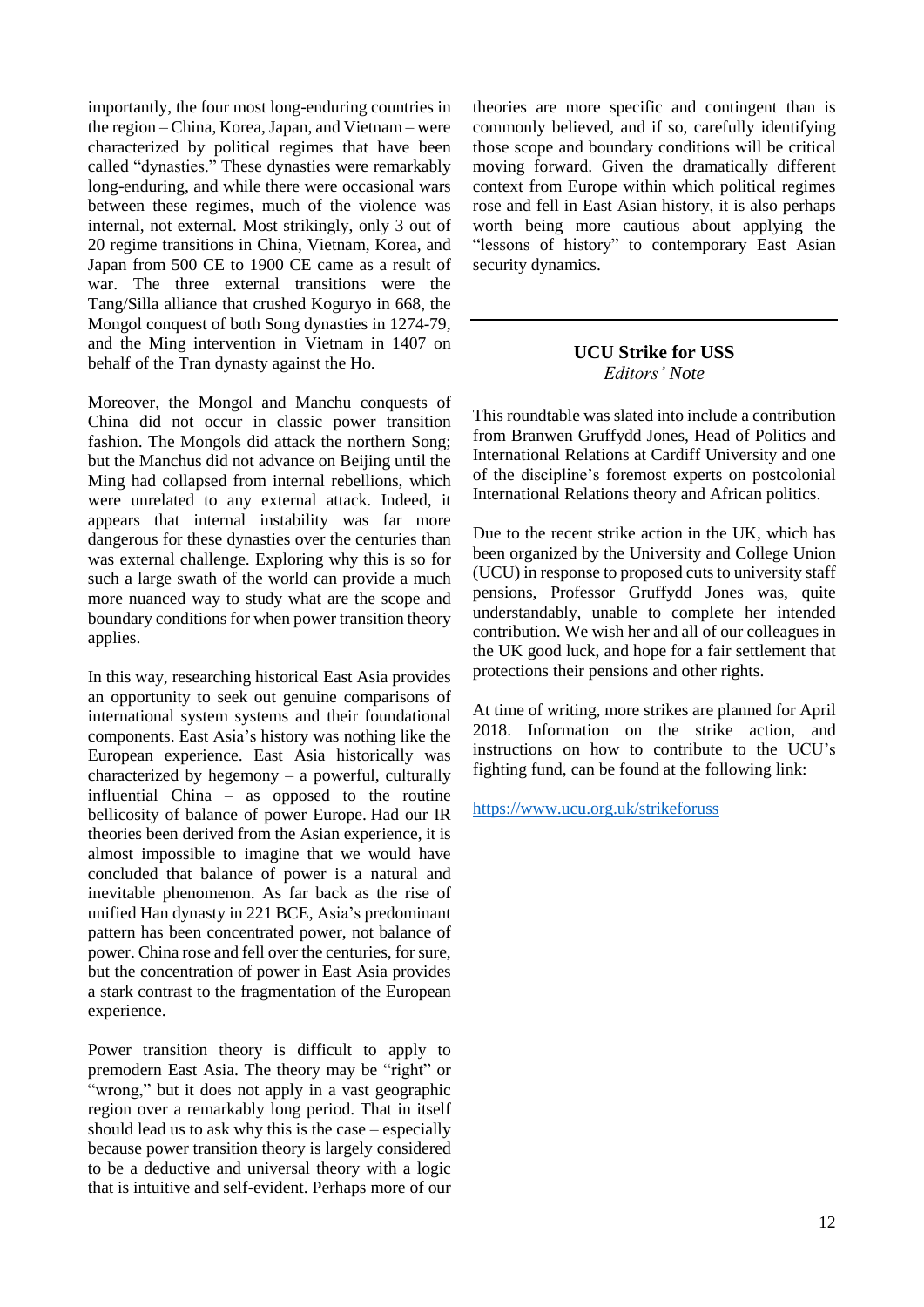# **Q&A: The 2017 IHAP Award Winners**

Each year, the IHAP section awards the **Robert L. Jervis and Paul W. Schroeder Best Book Award** and the **Outstanding Article Award in International History and Politics**. In 2017, the winners of these awards were **Rosella Cappella Zielinski** (for her book, *How States Pay for Wars*) and **Lisa Blaydes and Christopher Paik** (for their article, "The Impact of Holy Land Crusades on State Formation: War Mobilization, Trade Integration, and Political Development in Medieval Europe" in *International Organization* 70, no. 3).

The IHAP newsletter team interviewed the award winners. What follows are their responses.

**Book award winner:** *Rosella Cappella Zielinski (Boston University):* **How States Pay for Wars** *(Cornell University Press, 2016)*



#### **How did you become interested in the intersection between international history and politics? How did you become interested in the financing of war?**

Rosella: I did not anticipate going down the route of international history and politics. When I entered graduate school I planned on working in the realm of international political economy using quantitative methods. Things started to change while I was working on my dissertation. I realized that a) I enjoyed really big questions that spanned both time and space and b) via attending the Summer Workshop on the Analysis of Military Operations (SWAMOS), I came to appreciate the historical manner in which strategic studies scholars approached their research questions. Yet, I wanted to continue working on questions from a political economy angle. The works that I felt melded the two approaches best were those that addressed war and state building. Inspired by

such works as Charles Tilly's *Coercion, Capital and European States, A.D. 990-1992* and Thomas Ertman's *Building Leviathan: Building States and Regime in Medieval and Early Modern Europe*, I turned to war finance.

#### **What tips would you give graduate students or junior scholars interested in historical methods?**

Rosella: Go straight to the documents and visit an archive. I cannot tell you how much I get out of my archival visits. While always initially daunting, you find so much more than you imagined by going. Moreover, some of my best findings have been nonfindings, when you are certain there will be evidence for your argument but there is not. Only going to the archive yourself can provide you such information. More importantly, enjoy the archives. There is nothing better than looking at documents, especially those that have never been opened and you are surprised you are allowed to handle them. One of my favorite moments was when I was at the National Archives at Kew looking at the original handwritten Boer War cost accounting ledger that had not been checked out before. Finally, go as much as you can. Once you become a junior faculty member, time is limited and archival research travel is harder to do.

#### **Are there any scholars that you look to as role models? Or pieces of scholarship that you view as being templates for excellent research?**

Rosella: There are so many I hate to choose just a few! At the top of my list would be Robert Gilpin's *War and Change in World Politics*. From the first time I read it to each time I teach it, I am continually impressed with the boldness of this work in regards to the question he asks, the parsimony of the answer he posits, and the breadth of time he addresses. Second on my list would be Daniel Carpenter's *The Forging of Bureaucratic Autonomy: Reputations, Networks, and Policy Innovation in Executive Agencies, 1862-1928*. His case study on the United States Postal Service still resonates with me today. He did an excellent job taking something seemingly esoteric and presenting a well-researched, informative, and compelling narrative of bureaucratic evolution. Third on my list would be a two-way tie between Adam Tooze's *Wages of Destruction: The Making and Breaking of the Nazi Economy* and Richard Bensel's *Yankee Leviathan: The Origins of Central State Authority in America, 1859-1877.* Both works are excellent examples of historical pieces that address the means, causes, and consequences of war finance.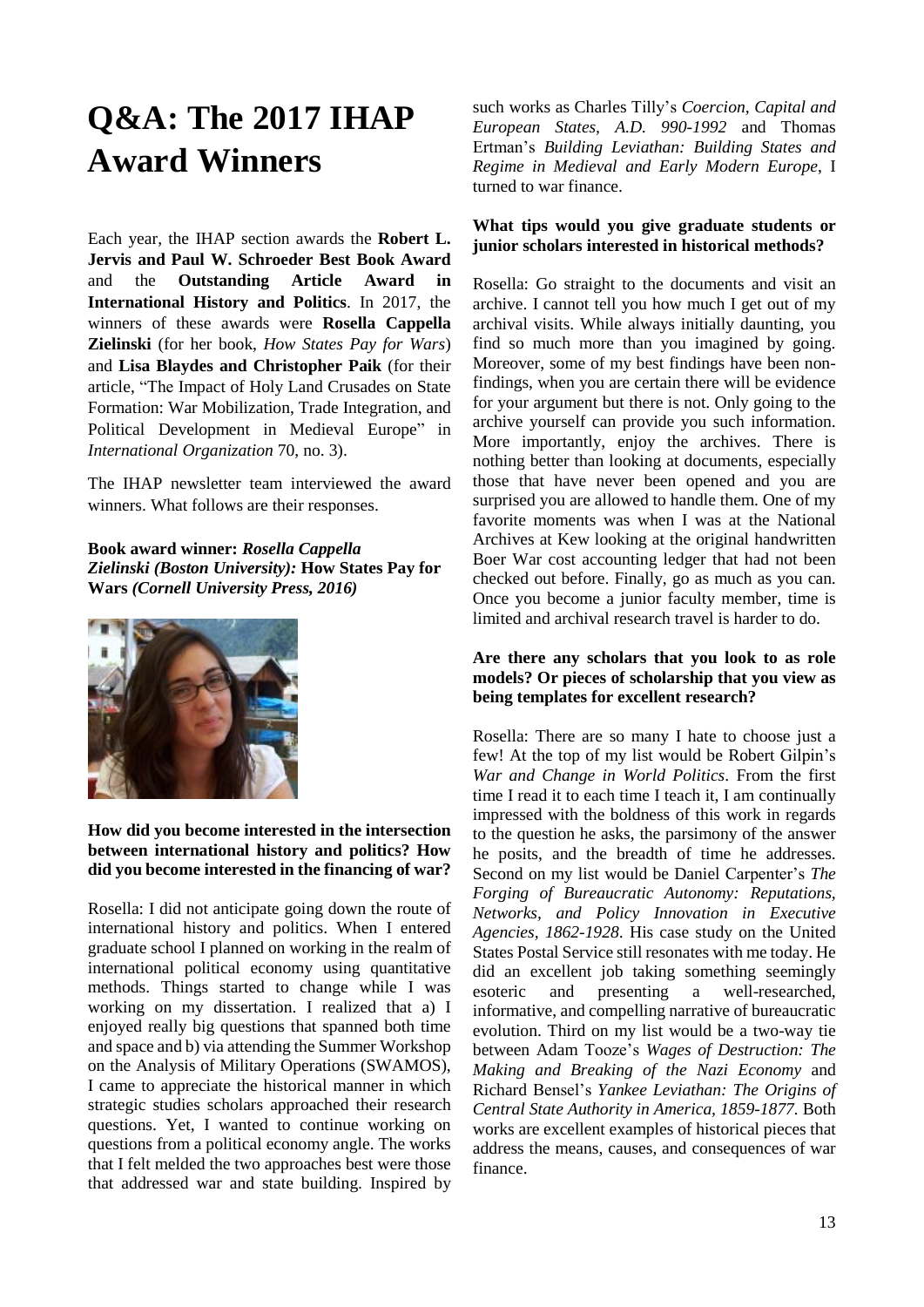My peers doing excellent historical work also inspire me. My co-author Ryan Grauer, at the University of Pittsburgh, for example, has spent countless hours in various national and military archives looking to understand how military organization affects performance on the battlefield. My dear friend Barbara Elias at Bowdoin College, formally at the National Security Archives, has built an impressive database of documents accounting for the interaction of co-belligerents fighting counterinsurgencies.

#### **How do you navigate the tension between detailed historical research and macro theoretical claims; between contingency and generalizability?**

Rosella: Before I answer this question I lament that such a tension exists within the discipline of political science. Perhaps I am optimistic or naïve, but I think it is a false dichotomy as you can have macro theoretical claims supported by detailed historical research. The ability to do so, however, is no easy task for the author. In my case, the creation of a broad theoretical framework to understand war finance and account for war finance variation was paramount. However, to convince others I had to wage a multimethod defense in depth. In addition to six case studies, which included visits to multiple archives, I created a dataset capturing how interstate wars have been financed since 1800.

#### **What was the most challenging aspect of working with the historical material used in your book project?**

Rosella: In retrospect, I think the most challenging aspect of working with historical material was word count. I only put a fraction of the evidence I collected into the book.

The other challenge was time. While visiting archives is time consuming, the real challenge is sorting and cataloging your findings. For example, I took almost a thousand pictures at the Harry S. Truman Presidential Library alone. Creating a system to catalog findings and to do so in such a manner that was searchable took weeks. It is critical, however, to annotate all documents because you will return to them years later. I was grateful for taking the time when I was going through my copy edits for the book and found some quotes had missing citations.

#### **What was the most unexpected thing you found in conducting your historical research?**

Rosella: The most unexpected finding was limits of monetary policy – the tools central banks use to influence the amount and price of money in a state's economy – as a means to control war inflation, particularly in the United States experience since World War I. In light of works touting Central Bank independence and personally being influenced by the anti-inflation regime of the Paul Volcker era, I wrongly assumed the Federal Reserve would privilege anti-inflationary policies during wartime. The opposite was true. I found that in multiple wars the Fed was unwilling and or unable to raise interest rates to ward off inflation. Instead, the Fed privileged cheap war debt to keep the costs of war down by pegging interest rates to low levels. More importantly, the chairperson of the Federal Reserve knowing the limits of monetary polity to control prices often encouraged the president to raise taxes not to pay for the war but as an anti-inflation measure.

#### **What would you like to see more of in terms of research into international history and politics, either methodologically or substantively?**

Rosella: I would like to see more work (and jobs) in the fields of American Political Development and Economic History. I get the impression that both are disappearing subfields. The works by Stephen Skowronek and Ira Katznelson, in the field of American Political Development for example, and Benjamin Cohen, in the field of economic history, are critical to understanding how the institutions that shape our political environment today came to be.

#### **What do you think are the biggest lessons that publics and/or governments should take from your work?**

Rosella: Raise taxes to pay for war. In addition to avoiding deficit spending, a progressive war tax mitigates inflation and decreases inequality through the redistribution of wealth. For example, during the Korean War, Truman felt the Roosevelt Administration did not raise taxes enough. Secretary of the Treasury John Snyder stated, "Unless prompt action is taken to increase taxes, we will be repeating the pattern of World War II financing which resulted in a permanent increase in the public debt. The President has properly said that we must not make this mistake again." President Truman's aggressive tax increase stabilized rising prices and yielded a budget surplus in 1951 and raised enough revenue to reduce gross federal debt that fiscal year. In contrast, during the Vietnam War, President Johnson and his advisors explicitly rejected the lessons from the previous war with Chairperson of the Council of Economic Advisors stating, "The analogy with Korea simply does not hold water" and war inflation was unlikely.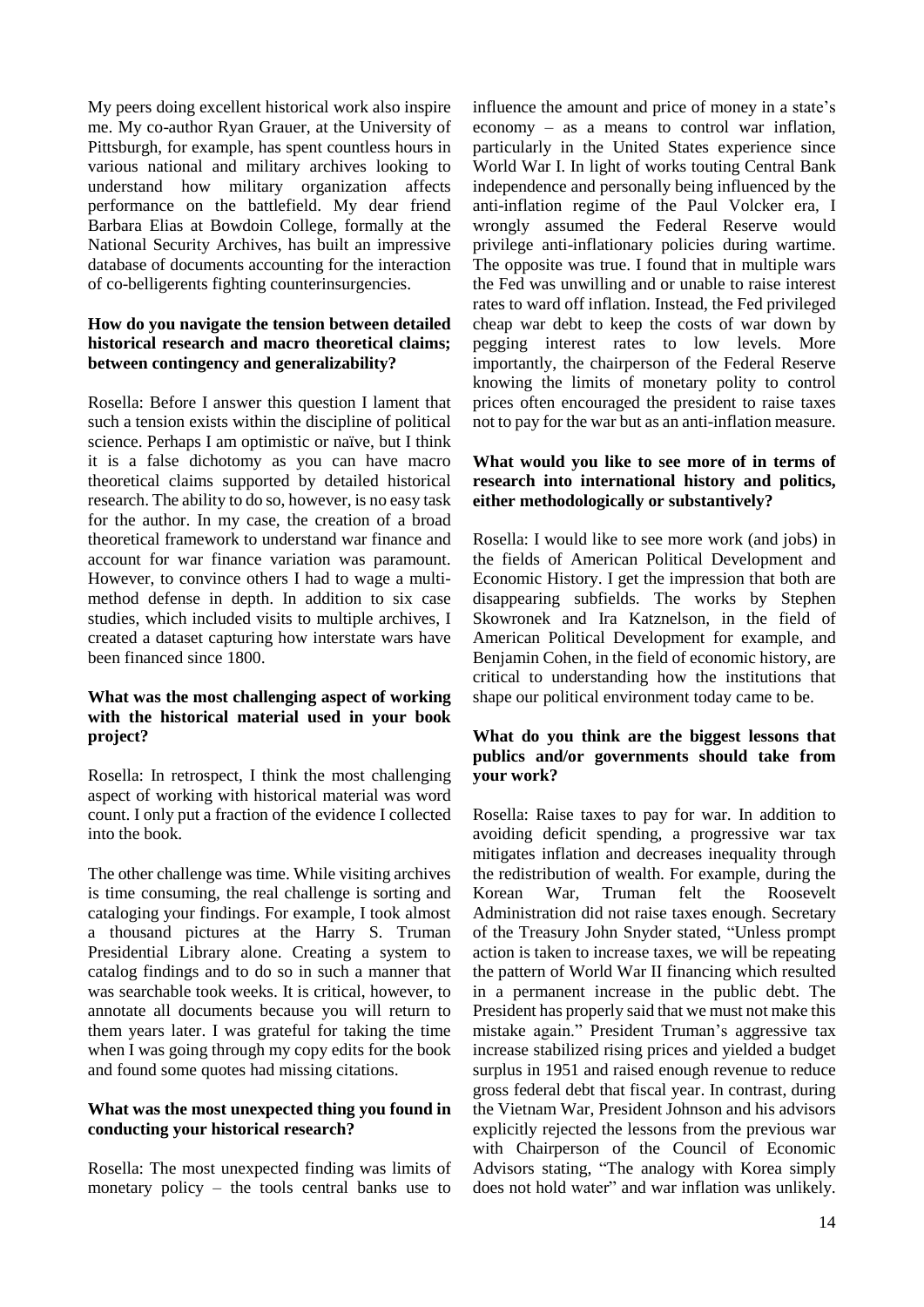In turn, President Johnson proclaimed that the United States was a "rich nation" that could "afford to make progress at home while meeting obligations abroad." He explained, that it was for "this reason, [he had] not halted progress in the new and vital Great Society programs in order to finance the costs of our efforts in Southeast Asia."

While contemporary leaders are deterred from raising taxes to avoid political costs - the Bush and Obama Administrations implemented multiple tax cuts during the Wars of Iraq and Afghanistan – they should consider the statement made by President Johnson's advisor McGeorge Bundy to the president in March 1968, "I now understand, as I did not when I got here, that the really tough problem you have is the interlock between the bad turn in the war, the critical need for a tax increase, and the crisis of public confidence at home. If I understand the immediate needs correctly, the most important of all may be the tax increase, simply because without it both the dollar and the economy could come apart—and with them everything else."

**Article award winners: Lisa Blaydes (Stanford University, [blaydes@stanford.edu\)](mailto:blaydes@stanford.edu) and Christopher Paik (NYU Abu Dhabi, [christopher.paik@nyu.edu\)](mailto:christopher.paik@nyu.edu): "The Impact of Holy Land Crusades on State Formation: War Mobilization, Trade Integration, and Political Development in Medieval Europe,"** *International Organization* **70, no. 3 (2016): 551-586**





#### **How did you become interested in the intersection between international history and politics? How did you become interested in war mobilization and state formation?**

CP: History provides us with valuable insights and lessons on understanding political processes. I always find myself drawn to past events that come at critical moments and have lasting impact. They offer clues to where we first start seeing political and economic divergence. I was initially looking at the Neolithic Revolution in effort to trace the first rise of state formation, and eventually found myself connecting my research endeavor with related topics in more recent history, on war mobilization and state formation in Europe.

LB: I first became interested in the study of history as an undergraduate when I took a 4-semester sequence in the History of Occidental Civilization. Yet as foundational as that course work was for me, labeling the history of the Western world as the study of "Occidental Civilization" draws an immediate, implicit contrast with the streams of history left untaught. The "Occident-Orient" characterization belies the interconnected, highly dependent nature of cross-cultural interactions, a point that we try to make in our paper. Cross-cultural conflict provides one way by which these interactions take place but, of course, economic ties, environmental interconnetions and disease exchange are other avenues of connection across regions.

#### **What tips would you give graduate students or junior scholars interested in historical methods?**

LB: I would encourage students and junior scholars to read broadly and pursue opportunities for interdisciplinary engagement, whenever possible. Humanists are increasingly intrigued by the opportunities presented by growth of the Digital Humanities. Within the field of economics, economic history has also enjoyed a higher profile in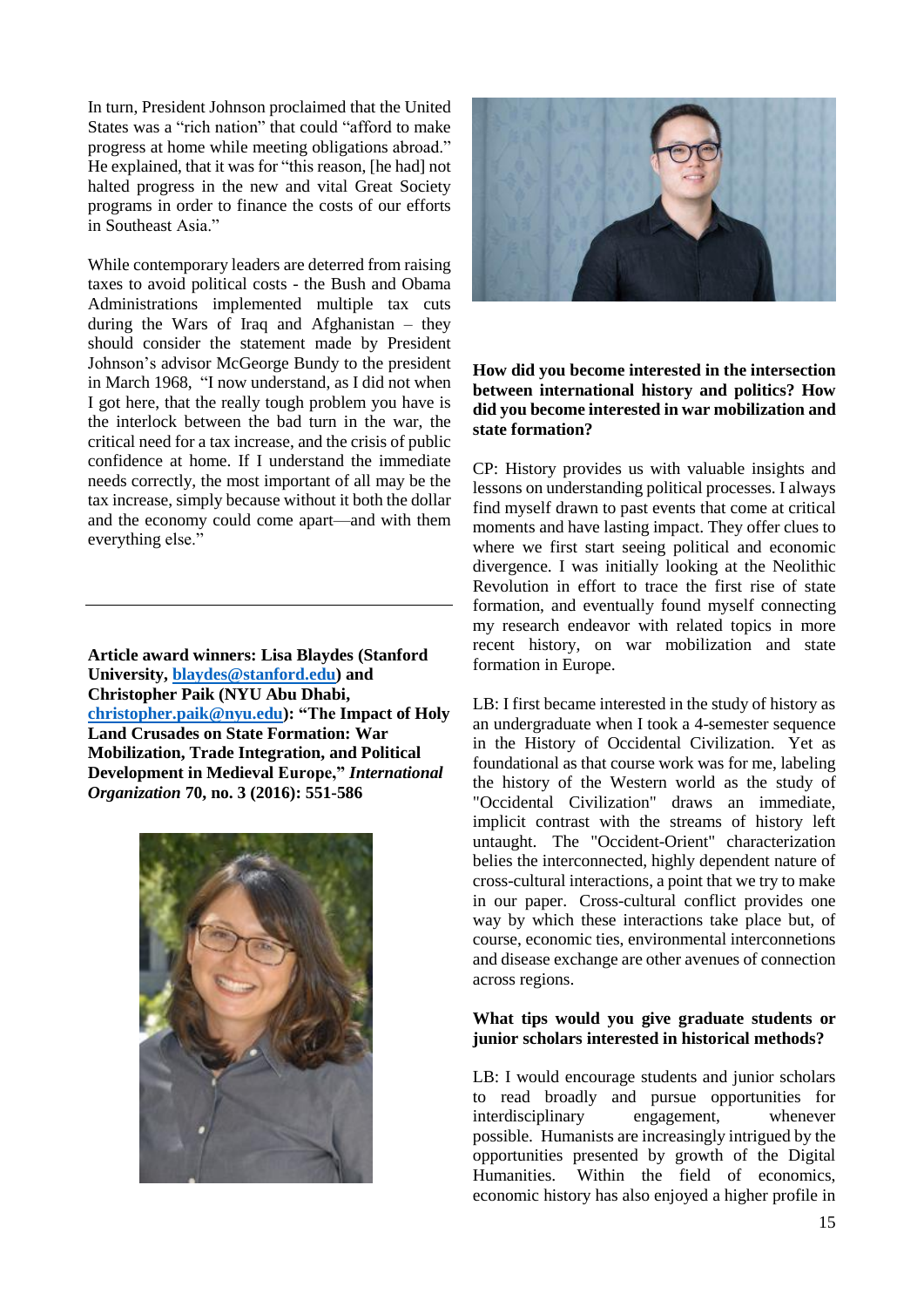recent years. Political Science students and scholars have the potential to play an important role in bridging these interdisciplinary conversations as humanists see the opportunities presented by developments in data science and economists engage with the core questions of historical economic development.

CP: It is an exciting field with no shortage of topics to explore, since it is interdisciplinary in nature and speaks to scholars not only in history and political science, but also economics and sociology. But this also means having to frame the topics with the right motivating questions and convincing scholars in various fields, which are always challenging. I would still encourage people to look for regions and events in history that have not been explored- either in political science, history, or either. Holy Land Crusades are written about and deemed an important topic among medieval history scholars, but we have not seen much work with empirical analysis of their impact in the literature.

#### **What do you think are the major differences in how political scientists and historians "do" history?**

CP I would think that political scientists tend to focus on macro theories and generalizable implications, for which history often provides apt context and testing ground. For historians, the priority may be in understanding the significance of particular moment and place in depth, and their scope of analysis defined in a narrower and more focused frame.

#### **Are there any scholars that you look to as role models? Or pieces of scholarship that you view as being templates for excellent research?**

LB: David Stasavage, Timur Kuran, Romain Wacziarg, James Fearon and James Kung are some of the senior colleagues working on comparative political economy, economic history and long-run growth and institutions. I have looked up to their works when formulating my research ideas.

CP: Janet Abu-Lughod's Before European Hegemony: The World System A.D. 1250-1350 stands out in my mind as an example of outstanding, engaging scholarship. Patricia Crone's writing and research has also had an important influence on my work.

**How do you navigate the tension between detailed historical research and macro theoretical claims; between contingency and generalizability?**

CP: This tension makes the writing process more difficult in a fruitful way. In some ways it is inevitable, as research methodologies differ across disciplines. I appreciate constructive criticism from scholars in other fields, but also try to convince them the value added in pursuing empirical research embedded in historical context, and proposing testable claims that can then be either refuted or supported with data.

LB: This is a very difficult issue. Within a single paper, I think that it can be quite challenging to balance these concerns. My feeling is that close attention should be paid to historical detail with regard to causal mechanism. Social scientists tend to be most highly concerned with the processes or pathways by which political change occurs. Historians are typically much better at providing a detailed account of the state of the world.

#### **What do you think are the biggest lessons that publics and/or governments should take from your work?**

CP: That history matters! This goes for any works on exploring the legacies and long-run impact of past events. The crusades happened a long time ago, but their impact on trade, urbanization and political development help to explain the subsequent series of events that unfolded in Europe. Factors involved in the proposed mechanism, including religious fervor and perceived external threat, taxation, trade integration and ruler stability all continue to be relevant today, as they were centuries ago.

#### **It seems hard for governments and democratic publics to learn from history. What do you think we could do differently to communicate international historical research to "real world" actors?**

CP: Policy makers and academics are often at odds on what should be done on the ground. We are trained to provide positive analyses, while normative implications and policy suggestions are perhaps often set aside from our priorities. One way to engage a broader audience might be by providing more guidance for the general reader on the relevance of the topic at hand with regard to current events. This may involve extending relevant discussions on our papers, writing op-eds specifically on the importance of historical research on understanding deep-rooted government and public issues, and training students to appreciate historical research in similar regard.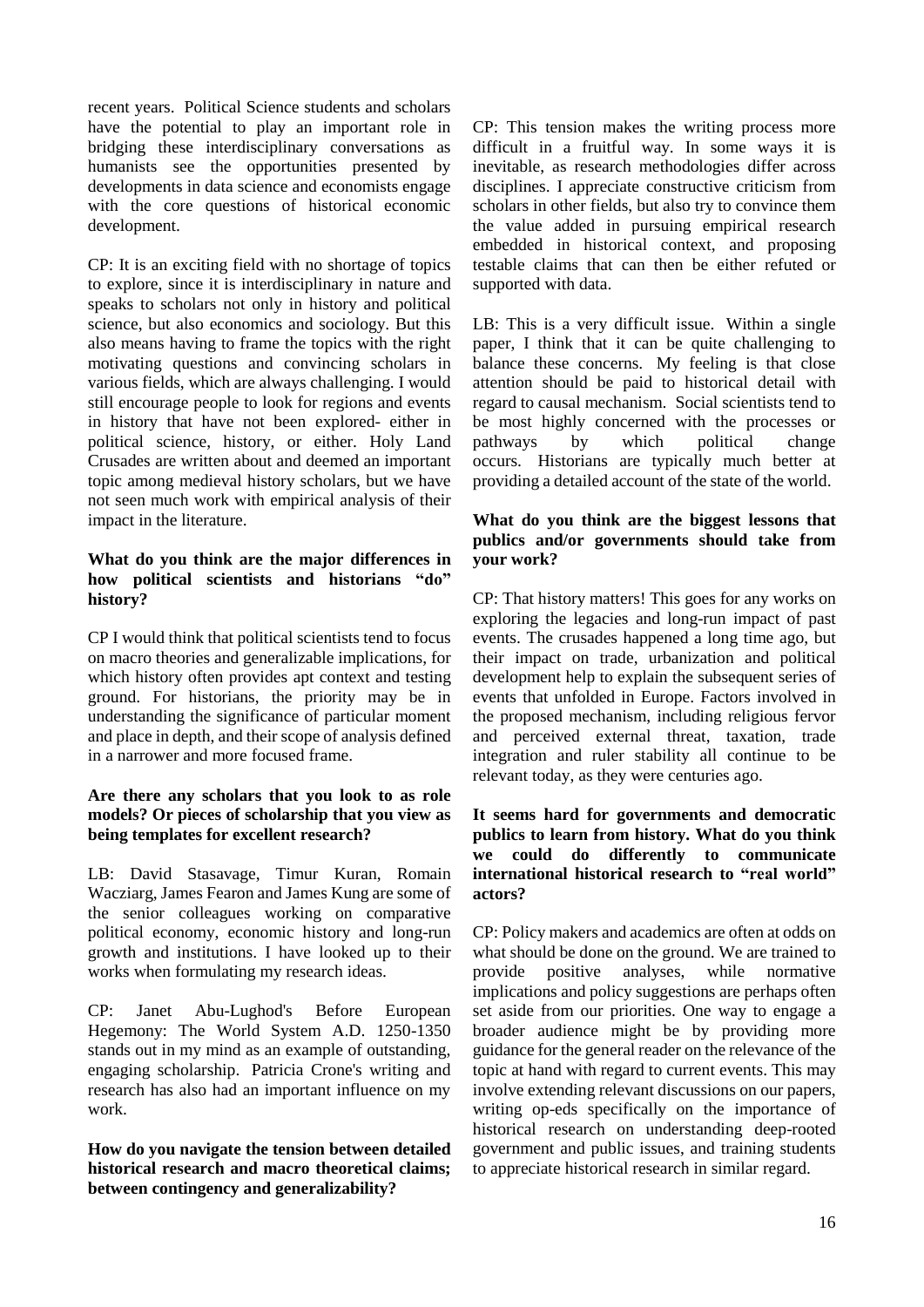#### **The data collected for use in your article impressed a lot of people. What was the most challenging aspect of working with the historical material used in your article?**

LB: We tried to be exhaustive in our collection of crusader mobilization as well as other key explanatory variables, like the location of medieval cathedrals. What was more difficult, in my opinion, was operationalizing development of the state, our outcome variable. This led us to try a number of different strategies.

CP: We had different waves of crusader mobilization and changing state borders over time, so a main data challenge was using the information collected and actually deciding on the proper unit of analysisfor our empirical study.

#### **What was the most unexpected thing you found in conducting your historical research?**

CP: How much impact the crusaders actually had on subsequent political development, urbanization and trade, and their long-term implications. Our initial motivation was to simply try to understand the role of the crusaders and their place in history, in between the spread of feudalism and the rise of modern sovereign states in Europe. We were pleasantly surprised by the various significant results that we tested for.

LB: I would like to see a greater focus and interest in understanding the history and politics of world regions outside of Europe.

#### **What would you like to see more of in terms of research into international history and politics, either methodologically or substantively?**

CP: I am encouraged to see that both general political science and economics journals are publishing topics on international history with advanced research methods. Substantively, I would like to see more research done on Central Asia, Southeast Asia and East Asia excluding China. These regions offer rich contextual insight, and in many cases, wealth of data ready to be explored. There are yet many works to be done. One is to re-test the various hypotheses forwarded in the literature hitherto based on the European and North American context, and to see whether these claims can be generalized under different geographic settings (ex. warfare and state formation in Europe vs. Asia). Another is to explore the unique context that these regions offer and propose alternative theories (ex. Asian tributary state systems compared to Western territorial state systems, Japanese colonization and its impact on former colonial states). Yet another is to work on the various topics that connect these different regions (inter-regional trade and political fragmentation of empires, for example).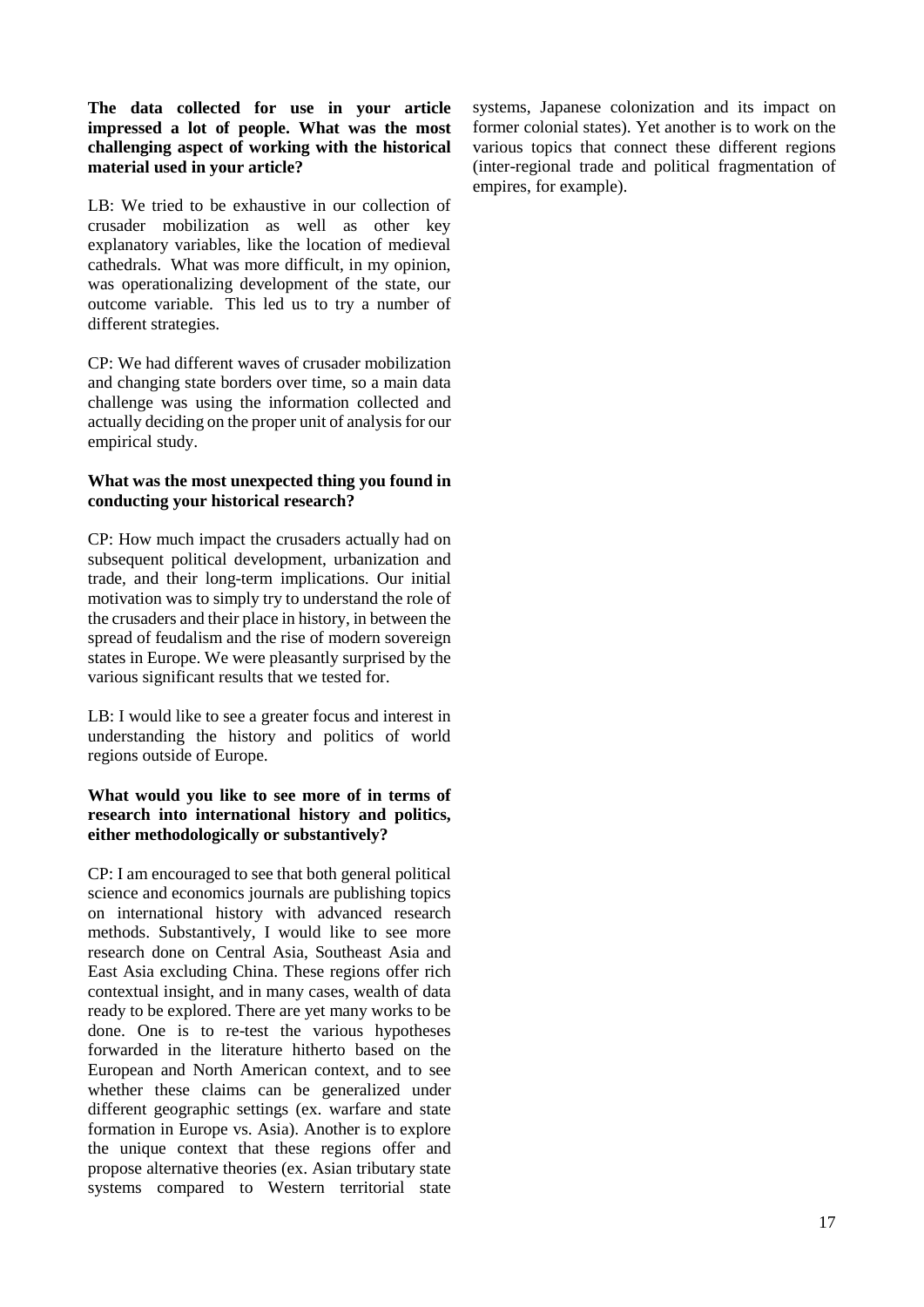# **Upcoming Events and Workshops**

#### **April 2018**

76th Annual Midwest Political Science Association *April 5-8, Chicago IL, USA* More [information](http://www.mpsanet.org/conference)

ECPR 2018 Joint Sessions of Workshops *April 10-15, Nicosia, Cyprus* More [information](https://ecpr.eu/Events/EventDetails.aspx?EventID=112)

New England Political Science Association Annual Meeting *April 19-21, Portsmouth NH, USA* More [information](https://www.nepsanet.org/2018generalinfo)

#### **June 2018**

Midwest Public Affairs Conference *June 6-8, Chicago IL, USA* More [information](http://midwestpac.com/)

5 th Annual European Workshops in International Studies *June 6-9, Groningen, Netherlands* [More information](http://www.eisa-net.org/eisa-net.org/sitecore/content/be-bruga/eisa/events/ewis.html)

Measuring Leadership Conference *June 12-13, Warsaw, Poland*  More [information](http://www.apsanet.org/Portals/54/Users/131/91/41091/Measuring%20Leadership_Call%20for%20Papers.pdf?ver=2018-02-22-115116-443)

Research Workshops in International Studies (RWIS) *June 12, Bath, UK* [More information](https://www.bisa.ac.uk/index.php/35-conferences/conferences/370-bisa-40-workshops)

43rd British International Studies Association Annual Conference *June 13-15, Bath, UK* [More information](https://www.bisa.ac.uk/index.php/conferences-a-events/42nd-annual-conference-2017)

Spanish, Portuguese and Latin American Studies [SPLAS] Postgraduate Community Forum — *June 22-23, University of Nottingham, UK* More [information](http://www.apsanet.org/Portals/54/Users/131/91/41091/SPLAS%20Forum%202018%20CFP.pdf?ver=2018-03-07-111249-203)

Development Economics and Policy *June 28-29, Zürich, Switzerland* More [information](http://entwicklungsoekonomischer-ausschuss.de/?lang=en)

#### **July 2018**

Pluralism(s) in Emergencies: Movement, Space, and Religious Difference

*July 11-12, Tunis, Tunisia* More [information](http://www.apsanet.org/Portals/54/Users/131/91/41091/Pluralism%20in%20Emergencies_Call%20for%20Proposals.pdf?ver=2018-03-06-152228-433)

FLACSO-ISA Joint International Conference July 25-27, Quito, Ecuador [More information](https://www.isanet.org/Conferences/FLACSO-Quito-2018)

ECPR Summer School in Methods and Techniques *July 26-August 10, Budapest, Hungary* [More information](https://ecpr.eu/Events/EventDetails.aspx?EventID=125)

#### **August 2018**

Asia and the Anthropocene Workshop *August 23-27, Ann Arbor MI, USA* More [information](http://www.asian-studies.org/anthropocene)

**114th APSA Annual Meeting & Exhibition** *August 30 - September 2, Boston MA, USA* [More information](https://connect.apsanet.org/apsa2018/)

#### **September 2018**

ISA West Annual Conference *September 21-22, Pasadena CA, USA* [More information](https://www.isanet.org/Conferences/West-Pasadena-2018)

#### **October 2018**

ISA South Annual Conference October 12-13, Ashland VA, USA [More information](https://www.isanet.org/Conferences/South-Ashland-2018)

#### **November 2018**

The Second International Conference on Well-being *November 1-2, Singapore University of Social Sciences, Singapore* More [information](http://www.suss.edu.sg/microsites/SASS/WB2018/index.html)

ISA Northeast Annual Conference *November 2-3, Baltimore MD, USA* [More information](https://www.isanet.org/Conferences/NEBaltimore2018.aspx)

ISA Midwest Annual Conference *November 16-17, St. Louis MO, USA* [More information](https://www.isanet.org/Conferences/Midwest-St-Louis-2018)

The Ethics of Business, Trade & Global Governance An Interdisciplinary Conference November 30 – December 1, New Castle NH, USA More [information](https://www.anselm.edu/ethics-governance/ethics-business-trade-global-governance-interdisciplinary-conference)